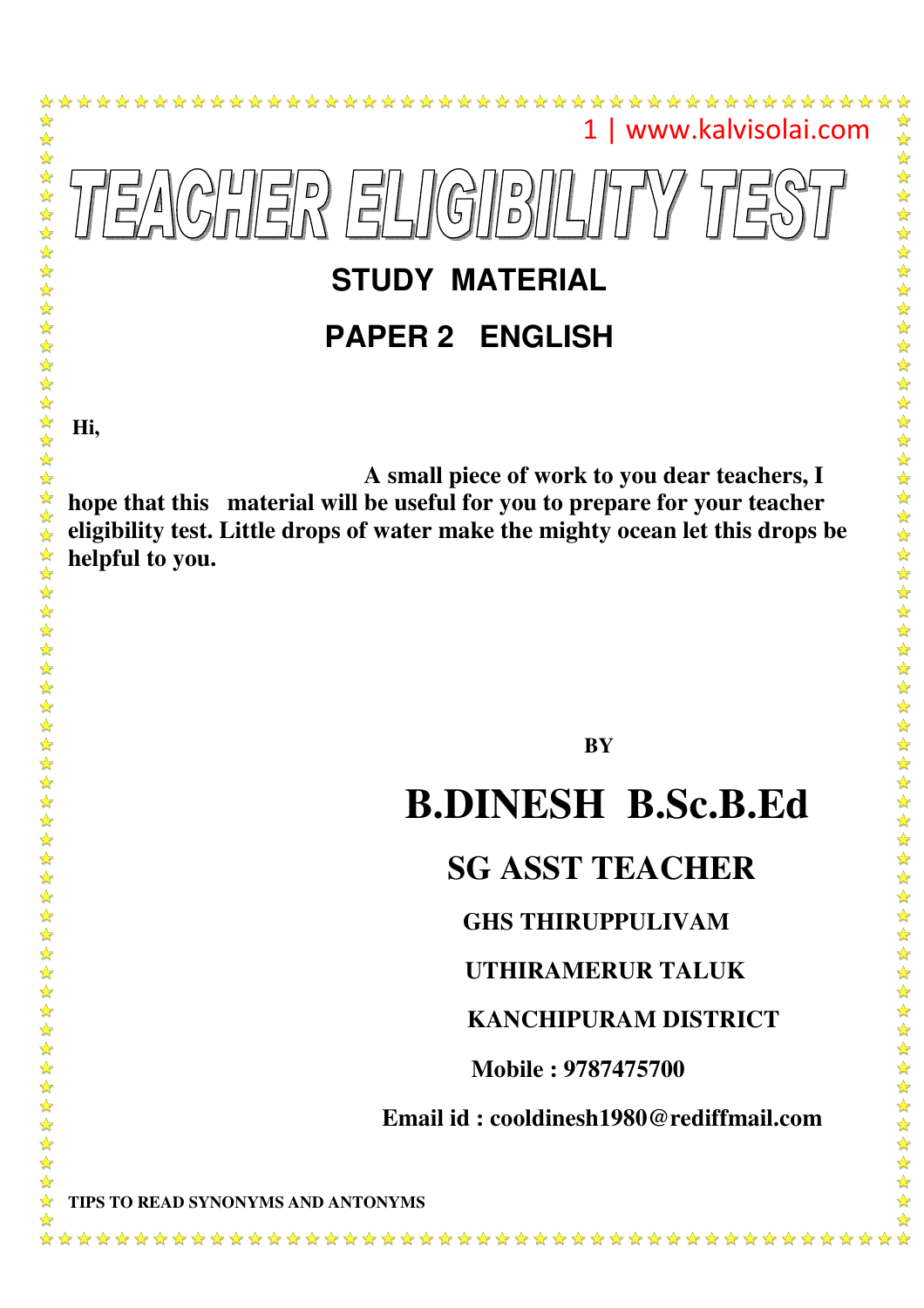## 2 | www.kalvisolai.com 1.Read the list of synonyms and antonyms. 2.Memorise them. 3.for synonyms u need more practice. 4.for antonyms odd man in the options is the answer **SYNONYMS**  61. The first chapter of thirukkural is an *invocation* to god. **a)prayer** b)advice c)order d)request 62.God manifests Himself in the form of five elements. a)comes b)closes c)hides **d)shows** 63. Saints like Appar did miracles by their devotion to GOD a)works **b)wonders** c)songs d)services 64.My father starts his daily work with a customary prayer a)common b)uncommon c)unusual **d)usual** 65. student never forget their revered teachers **a)respected** b)kind c)noble d)old 66.I also offered prayers **a)gave** b)sang c)followed d)worshipped 67. mercy is a quality of god a)brightness b)beauty **c**) **pity** d) piety

68.He shook his head and **humbly** answered

a)proudly b)lowly **c)** c) **c** c) **c** d)specially 69. The bishop felt that the hermits' prayer was too naive a)difficult **b)simple** c)short d)long 70. We have hastened to ask you to repeat them

a)fastened b)decided **c)hurried** d)informed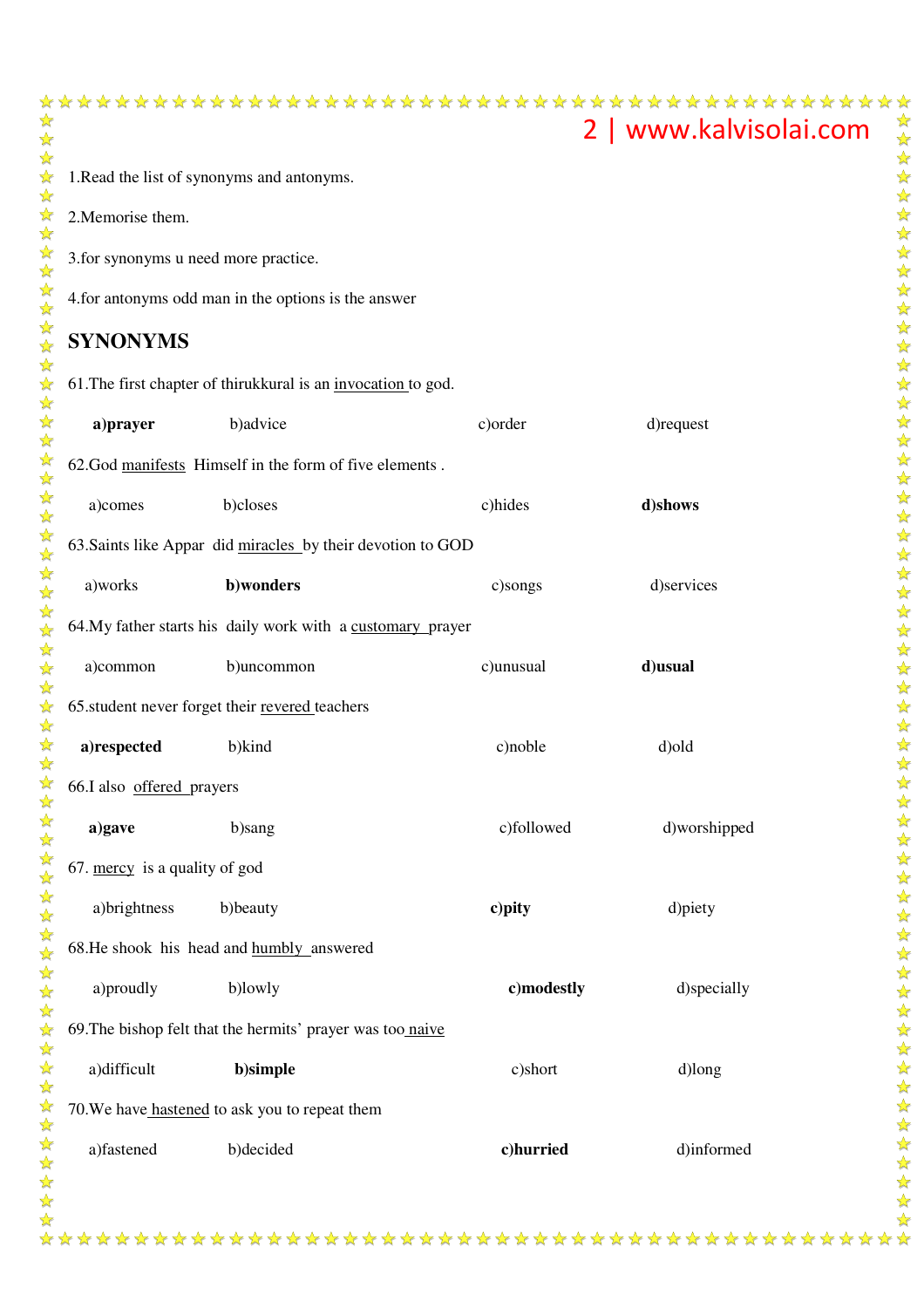| 71. Meg, the eldest longed for pretty things |                                                                          |                         |                |                            |  |  |  |  |
|----------------------------------------------|--------------------------------------------------------------------------|-------------------------|----------------|----------------------------|--|--|--|--|
|                                              | a)disliked<br>b)bought                                                   | c)wished                | d)hated        |                            |  |  |  |  |
|                                              | 72."She needs a new pair."                                               |                         |                |                            |  |  |  |  |
|                                              | a) requires<br>b)buys                                                    | c)sells                 | d)borrows      |                            |  |  |  |  |
|                                              | 73. Christmas morning arrived                                            |                         |                |                            |  |  |  |  |
| a) went                                      | b)came                                                                   | c)departed              | d)did not come |                            |  |  |  |  |
|                                              | 74. Amy had got a large bottle of cologne.                               |                         |                |                            |  |  |  |  |
| a)small                                      | b)beautiful                                                              | c) big                  | d)full         |                            |  |  |  |  |
|                                              | 75. The audience was delighted with the play                             |                         |                |                            |  |  |  |  |
|                                              | a) novel<br>b)dance                                                      | c)story                 | d)drama        |                            |  |  |  |  |
|                                              | 76.I used to gallop around with the other colts merrily                  |                         |                |                            |  |  |  |  |
|                                              | a)sorrowfully b)happily                                                  | c)thoughtfully d)slowly |                |                            |  |  |  |  |
|                                              |                                                                          |                         |                |                            |  |  |  |  |
| a)clever                                     | b)dull                                                                   | c)lazy                  | d)quick        |                            |  |  |  |  |
|                                              | 78. Next came the saddle                                                 |                         |                |                            |  |  |  |  |
| a) pedal                                     | b)seat                                                                   | c) mouth                | d)ring         |                            |  |  |  |  |
|                                              | 79. we were going along at a good pace.                                  |                         |                |                            |  |  |  |  |
| a)step                                       | b)risk                                                                   | c)face                  | d)speed        |                            |  |  |  |  |
|                                              | 80.My life had become so miserable that I wished I would drop down dead. |                         |                |                            |  |  |  |  |
| a) pitiable                                  | b)happy                                                                  | c)fantastic             | d)interesting  |                            |  |  |  |  |
|                                              | 81. The rally was approaching the beach football ground.                 |                         |                |                            |  |  |  |  |
| a)nearing                                    | b)approving                                                              | c)opposing              | d)running      |                            |  |  |  |  |
|                                              |                                                                          |                         |                |                            |  |  |  |  |
| 82. That's correct.                          |                                                                          |                         |                |                            |  |  |  |  |
| a)wrong                                      | b)true                                                                   | c)false                 |                | d) neither right nor wrong |  |  |  |  |
|                                              |                                                                          |                         |                |                            |  |  |  |  |

83.Rainfall has become scanty.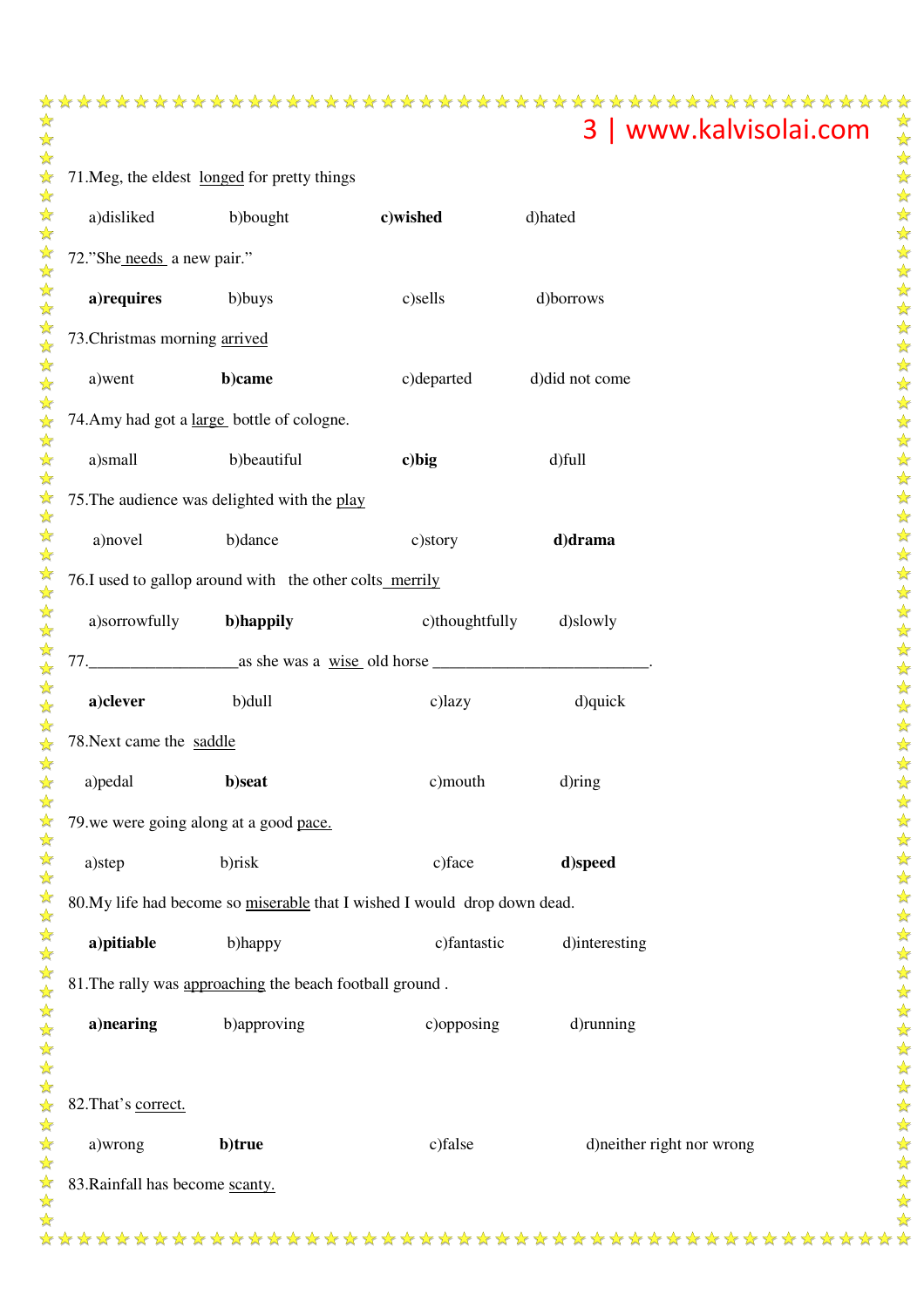## 

|                                     |                                                              |                                                                                       | 4   www.kalvisolai.com |  |
|-------------------------------------|--------------------------------------------------------------|---------------------------------------------------------------------------------------|------------------------|--|
| a)enough                            | b)great                                                      | c)plenty                                                                              | d)meager               |  |
|                                     | 84. The human body requires about 3 litres of water a day.   |                                                                                       |                        |  |
| a)needs                             | b)buys                                                       | c) rejects                                                                            | d)likes                |  |
| 85. Mother earth looks sad and dry. |                                                              |                                                                                       |                        |  |
| a)delighted                         | b)happy                                                      | c)sorrowful                                                                           | d) wet                 |  |
| 86.He launched a fresh attack       |                                                              |                                                                                       |                        |  |
| a)started                           | b)ended                                                      | c)continued                                                                           | d)laughed              |  |
|                                     | 87. Saravanan volunteered to fight there                     |                                                                                       |                        |  |
| a) offered                          | b)refused                                                    | c)declined                                                                            | d)went                 |  |
|                                     | 88.In this fierce battle he killed two more soldiers         |                                                                                       |                        |  |
| a) awful                            | b)fresh                                                      | c)ugly                                                                                | d)clean                |  |
|                                     |                                                              | 89. Saravanan displayed grit, determination, bravery and courage of the highest order |                        |  |
| a)showed                            | b)saw                                                        | c)said                                                                                | d)shouted              |  |
|                                     |                                                              | 90. Saravanan had to shoulder the family responsibility at a very young age           |                        |  |
| a)bear                              | b)reject                                                     | c)disown                                                                              | d)give                 |  |
|                                     | 91. Anne and her family fled their home in Amsterdam         |                                                                                       |                        |  |
| a)came                              | b)settled                                                    | c)ran                                                                                 | d)occupied             |  |
| 92.                                 | In 1944, Anne's family was arrested                          |                                                                                       |                        |  |
| a)imprisoned                        | b)released                                                   | c)punished                                                                            | d)tortured             |  |
|                                     | 93. We don't want our belongings to be seized by the Germans |                                                                                       |                        |  |
| a)left                              | b)captured                                                   |                                                                                       |                        |  |
|                                     |                                                              | c)lost                                                                                | d)bought               |  |
|                                     |                                                              |                                                                                       |                        |  |
|                                     | 94. He spoke so seriously that I grew very                   | anxious                                                                               |                        |  |
| a)tired                             | b)worried                                                    | c)happy                                                                               | d)unhappy              |  |
|                                     | 95.So all seven of us take turns to use this huge bath-tub   |                                                                                       |                        |  |
| a) big                              | b)small                                                      | c)useless                                                                             | d)broken               |  |
|                                     |                                                              |                                                                                       |                        |  |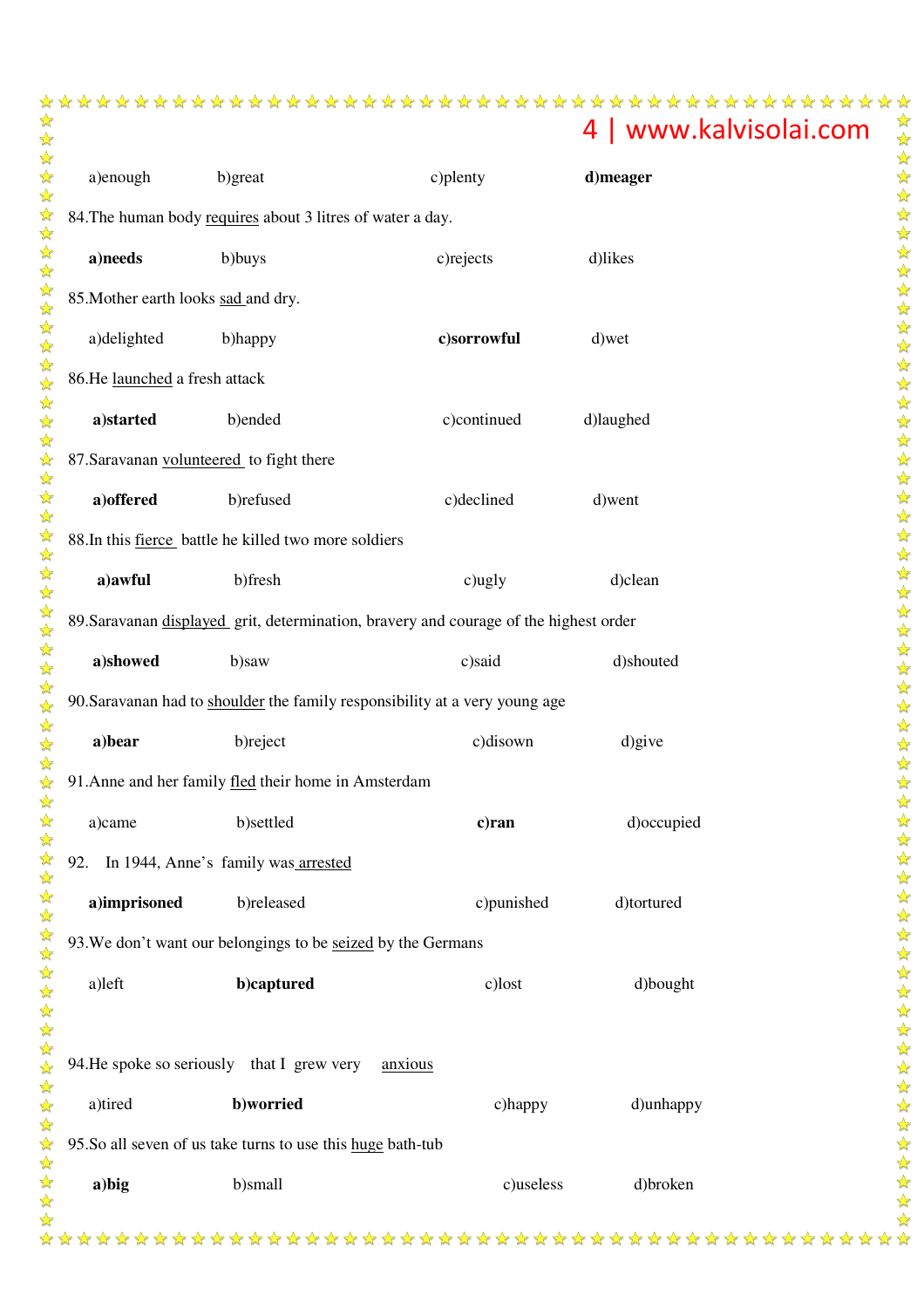| 96. You may be curious to know about the milk from Gujarat.            |                                                                  |                                                                                         |              |  |  |  |
|------------------------------------------------------------------------|------------------------------------------------------------------|-----------------------------------------------------------------------------------------|--------------|--|--|--|
| a)eager                                                                | b)willing                                                        | c) ready                                                                                | d)unwilling  |  |  |  |
|                                                                        | 97. This task was assigned to Mr. Tenali.                        |                                                                                         |              |  |  |  |
| a)gave                                                                 | b)assisted                                                       | c)taken                                                                                 | d)supervised |  |  |  |
| 98. He introduced various reforms in the administration of AMUL Dairy. |                                                                  |                                                                                         |              |  |  |  |
| a)many                                                                 | b)some                                                           | c)different                                                                             | d)no         |  |  |  |
|                                                                        | 99.Dr. KURIEN'S reforms improved the rural economy considerably. |                                                                                         |              |  |  |  |
| a) village                                                             | b)town                                                           | c)national                                                                              | d)state      |  |  |  |
|                                                                        | 100.Dr.KURIEN established the national dairy development board.  |                                                                                         |              |  |  |  |
| a)founded                                                              | b)gave                                                           | c)ended                                                                                 | d)sold       |  |  |  |
|                                                                        |                                                                  | 101. He was a child of Surya, the sun god, whom he had even now worshipped.             |              |  |  |  |
| a)hated                                                                | b)prayed                                                         | c)loved                                                                                 | d)liked      |  |  |  |
|                                                                        | 102. My heart has been heavy within me all these years.          |                                                                                         |              |  |  |  |
| a)light                                                                | b)restless                                                       | c) wavering                                                                             | d) big       |  |  |  |
|                                                                        | 103. Radha lavished love and affection on me.                    |                                                                                         |              |  |  |  |
| a)showed                                                               | b)shouted                                                        | c)sprang                                                                                | d)showered   |  |  |  |
|                                                                        |                                                                  | 104. would I be worthy to be a warrior if I fled from the Kauravas to join the pandava? |              |  |  |  |
| a)unworthy                                                             | b)fit                                                            | c) pitiable                                                                             | d)loyal      |  |  |  |
| 105. There will be much bloodshed.                                     |                                                                  |                                                                                         |              |  |  |  |
| a)troops                                                               | b)fight                                                          | c) weapons                                                                              | d)killings   |  |  |  |
|                                                                        |                                                                  |                                                                                         |              |  |  |  |
|                                                                        | 106. It was a tearful homage to the ninety four children.        |                                                                                         |              |  |  |  |
| a)respect                                                              | b)reply                                                          | c)response                                                                              | d) offering  |  |  |  |
|                                                                        | 107. That is a fitting gesture on the part of your school.       |                                                                                         |              |  |  |  |
| a)pitiful                                                              | b)polite                                                         | c) pleasing                                                                             | d)proper     |  |  |  |
| 108. The neem purifies the blood.                                      |                                                                  |                                                                                         |              |  |  |  |
|                                                                        |                                                                  |                                                                                         |              |  |  |  |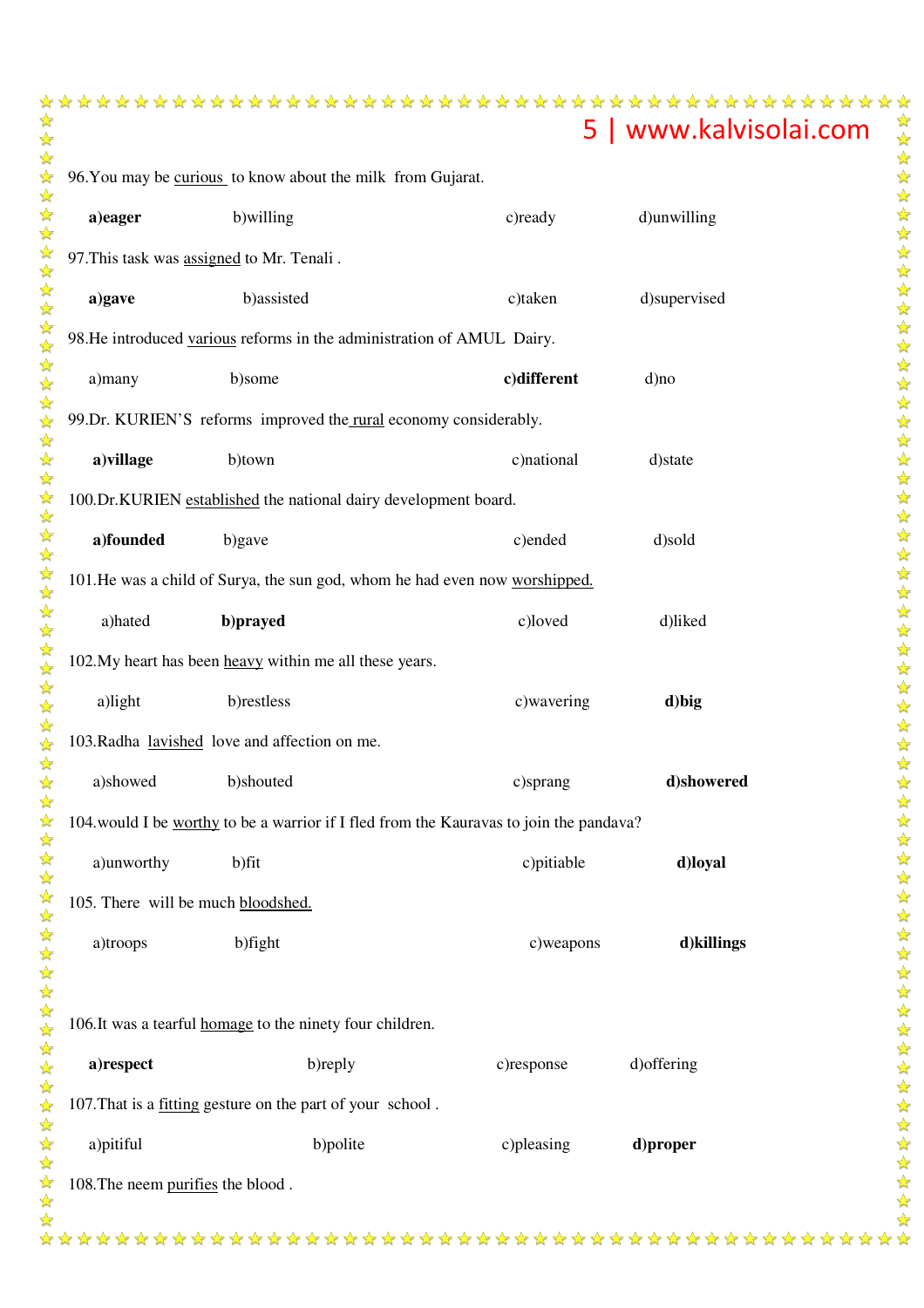| a)contains                                                               | b)cleanses                                                                    | c)clears     | d)changes     |  |  |
|--------------------------------------------------------------------------|-------------------------------------------------------------------------------|--------------|---------------|--|--|
| 109. It can fight inflammation, hypertension and ulcers.                 |                                                                               |              |               |  |  |
| a)swelling                                                               | b)stress                                                                      | c)shaking    | d)shivering   |  |  |
| 110. The neem is the panacea of all ailments.                            |                                                                               |              |               |  |  |
| a)rest                                                                   | b)repair                                                                      | c)relief     | d)remedy      |  |  |
|                                                                          | 111. The neem helps improve the fertility of the soil.                        |              |               |  |  |
| a)productivity                                                           | b)progress                                                                    | c)protection | d)purity      |  |  |
|                                                                          | 112. Its chemical make up is that it is resistant to insects.                 |              |               |  |  |
| a)condition                                                              | b)composition                                                                 | c)connection | d)combination |  |  |
|                                                                          | 113. The litter of its fallen leaves is rich in organic content.              |              |               |  |  |
| a)rags                                                                   | b)rubbish                                                                     | c)ruins      | d)remains     |  |  |
|                                                                          | 114. The neem is an ideal source of timber for carpentry.                     |              |               |  |  |
| a)excellent                                                              | b)essential                                                                   | c)effective  | d)expensive   |  |  |
|                                                                          | 115. Even ten air -conditioners may not match the cooling effect of the neem. |              |               |  |  |
| a)supply                                                                 | b)serve                                                                       | c)substitute | d) equal      |  |  |
| 116. Sharing after all lessens one's burdens.                            |                                                                               |              |               |  |  |
| a)reduces                                                                | b)increases                                                                   | c)adds       | d)multiplies  |  |  |
|                                                                          | 117. My daughter was just two years when the symptoms showed                  |              |               |  |  |
| a)symbols                                                                | b) signals                                                                    | c)scars      | d)signs       |  |  |
|                                                                          |                                                                               |              |               |  |  |
| 118. Compose yourself, Maran.                                            |                                                                               |              |               |  |  |
| a)disturb                                                                | b)control                                                                     | c)trouble    | d)worry       |  |  |
| 119.to draw a parallel between your daughter's plight and my son's fate. |                                                                               |              |               |  |  |
| a)comparison                                                             | b)contrast                                                                    | c)connection | d)relative    |  |  |
| 120. He left behind his memory to be cherished for ever.                 |                                                                               |              |               |  |  |
| a)cared                                                                  | b)considered                                                                  | c)continued  | d)valued      |  |  |
|                                                                          |                                                                               |              |               |  |  |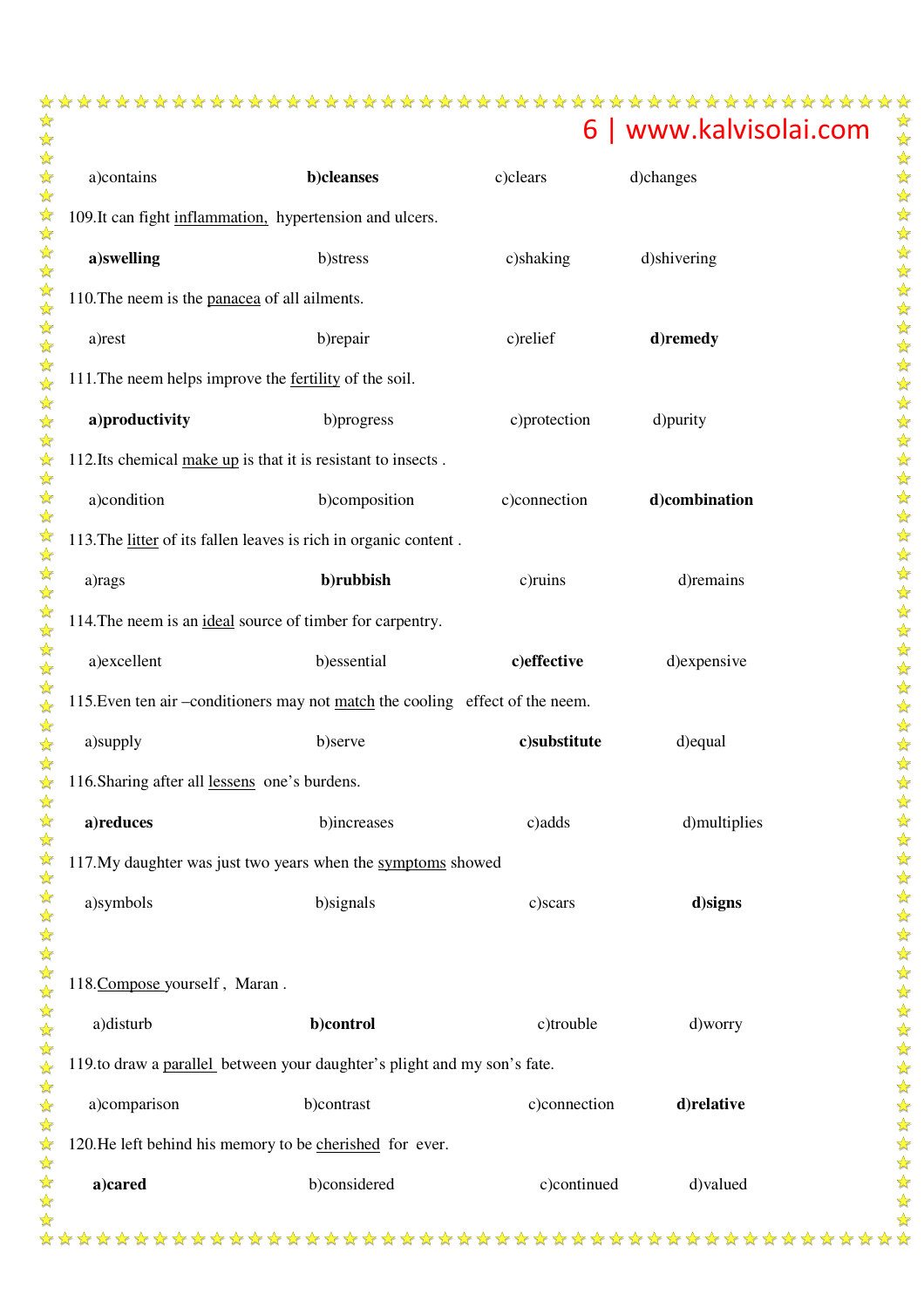121. Even as a child, he showed a lot of endurance.

| a)eagerness                                      | b)tolerance                                                             | c)curiosity    | d)patience   |
|--------------------------------------------------|-------------------------------------------------------------------------|----------------|--------------|
|                                                  | 122. Velan went about his studies with his usual enthusiasm.            |                |              |
| a)interest                                       | b) attention                                                            | c)care         | d)attendance |
| 123. His ambition was to become a doctor.        |                                                                         |                |              |
| a)desire                                         | b)thought                                                               | c)idea         | d) feeling   |
|                                                  | 124. When he was in his second year, he had fluctuations in his health. |                |              |
| a)diseases                                       | b)defects                                                               | c)changes      | d)failings   |
| 125. But <i>inscrutable</i> are the ways of god. |                                                                         |                |              |
| a)unknown                                        | b)unexpected                                                            | c)unchangeable | d)mysterious |
|                                                  | 126. Raicharan, with his total loyalty earned the love of the child.    |                |              |
| a)faithfulness                                   | b)obedience                                                             | c)honesty      | d)service    |
|                                                  | 127. Raicharan was amazed at the child calling his father 'Ba-ba'.      |                |              |
| a)shocked                                        | b)startled                                                              | c)stunned      | d)astonished |
|                                                  | 128. There was absolute silence on the bank of the river.               |                |              |
| a)partial                                        | b)complete                                                              | c)limited      | d)little     |
|                                                  | 129. Raicharan tried to divert the child's attention                    |                |              |
| a) attract                                       | b)adjust                                                                | c)arrest       | d)turn       |
|                                                  |                                                                         |                |              |
|                                                  | 130. There was suspicion over the gypsies around the village.           |                |              |
| a)doubt                                          | b)danger                                                                | c)delight      | d)disease    |
|                                                  | 131. It would be an offence to be happy with a son of his own.          |                |              |
| a) attac                                         | b)abuse                                                                 | c)anger        | d)misdeed    |
|                                                  | 132. He was constantly reminded of the accusation of Anukul's wife.     |                |              |
| a)conduct                                        | b)charge                                                                | c)control      | d)confusion  |
|                                                  | 133. Twelve years passed by . He became incompetent at his work.        |                |              |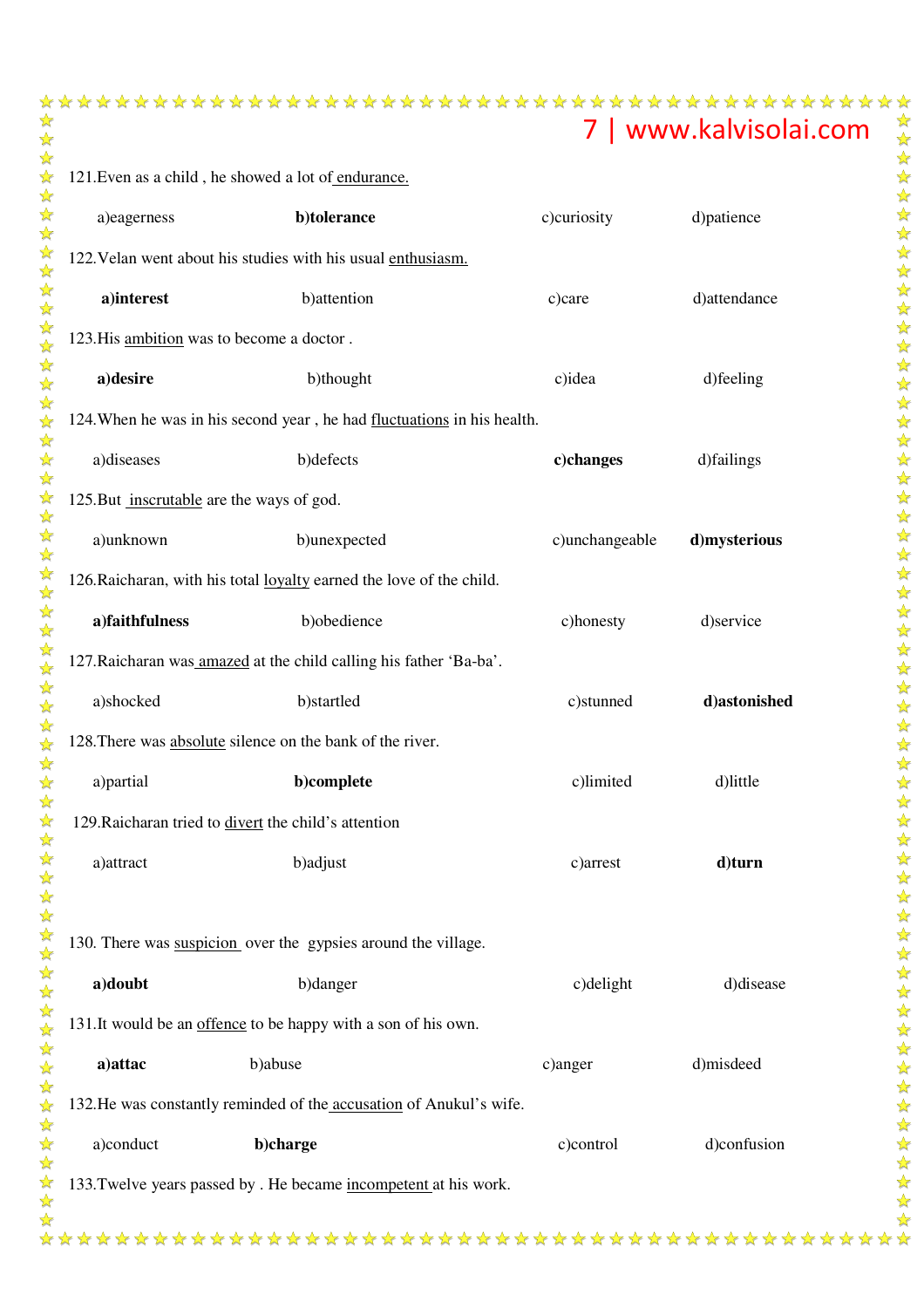| a)unfit                                        | b)uninterested                                                                            | c)careless  | d)weak         |
|------------------------------------------------|-------------------------------------------------------------------------------------------|-------------|----------------|
| 134. His wife was not prepared to forgive him. |                                                                                           |             |                |
| a)punish                                       | b)protect                                                                                 | c)pity      | d)pardon       |
|                                                | 135. He felt gratified that he had made amends for his carelessness.                      |             |                |
| a)sad                                          | b)sorry                                                                                   | c)satisfied | d)surprised    |
|                                                | 136. The game hockey has a glorious past in India.                                        |             |                |
| a)beautiful                                    | b)excellent                                                                               | c)lovely    | d)inglorious   |
|                                                | 137. INDIA has the unique distinction of winning gold in six consecutive Olympics.        |             |                |
| a)respect                                      | b)remembrance                                                                             | c) receipt  | d)excellence   |
|                                                | 138. INDIA has the <i>unique</i> distinction of winning gold in six consecutive Olympics. |             |                |
| a)rare                                         | b)common                                                                                  | c)usual     | d)simple       |
|                                                | 139.I am talking part in a essay contest on 'Indian hockey.'                              |             |                |
| a)competition                                  | b)match                                                                                   | c)test      | d) examination |
| 140. india first routed                        | Japan $11 - 1$ .                                                                          |             |                |
| a)detained                                     | b)decided                                                                                 | c)defeated  | d)decreased    |
|                                                | 141. Danasekar's contribution was four against the Japanese team.                         |             |                |
| a)score                                        | b)share                                                                                   | c)donation  | d)point        |
| a)astonished                                   | 142. Danasekar stunned a crowd of 40,000 as he scored goal after goal.<br>b)confused      | c)shocked   | d)amused       |
|                                                | 143. Witnessing the wizardry of Dharuman, Hitler offered to promote him.                  |             |                |
| $a)$ make – up                                 | b)manners                                                                                 | c)majesty   | d)magic        |
|                                                | 144. Such a genius (Dhyan) died a painful death in 1979.                                  |             |                |
| a)player                                       | b)athlete                                                                                 | c)sportsman | d)expert       |
|                                                | 145. We can take a legitimate pride in the fact that his roots are in Tamil Nadu.         |             |                |
|                                                |                                                                                           |             |                |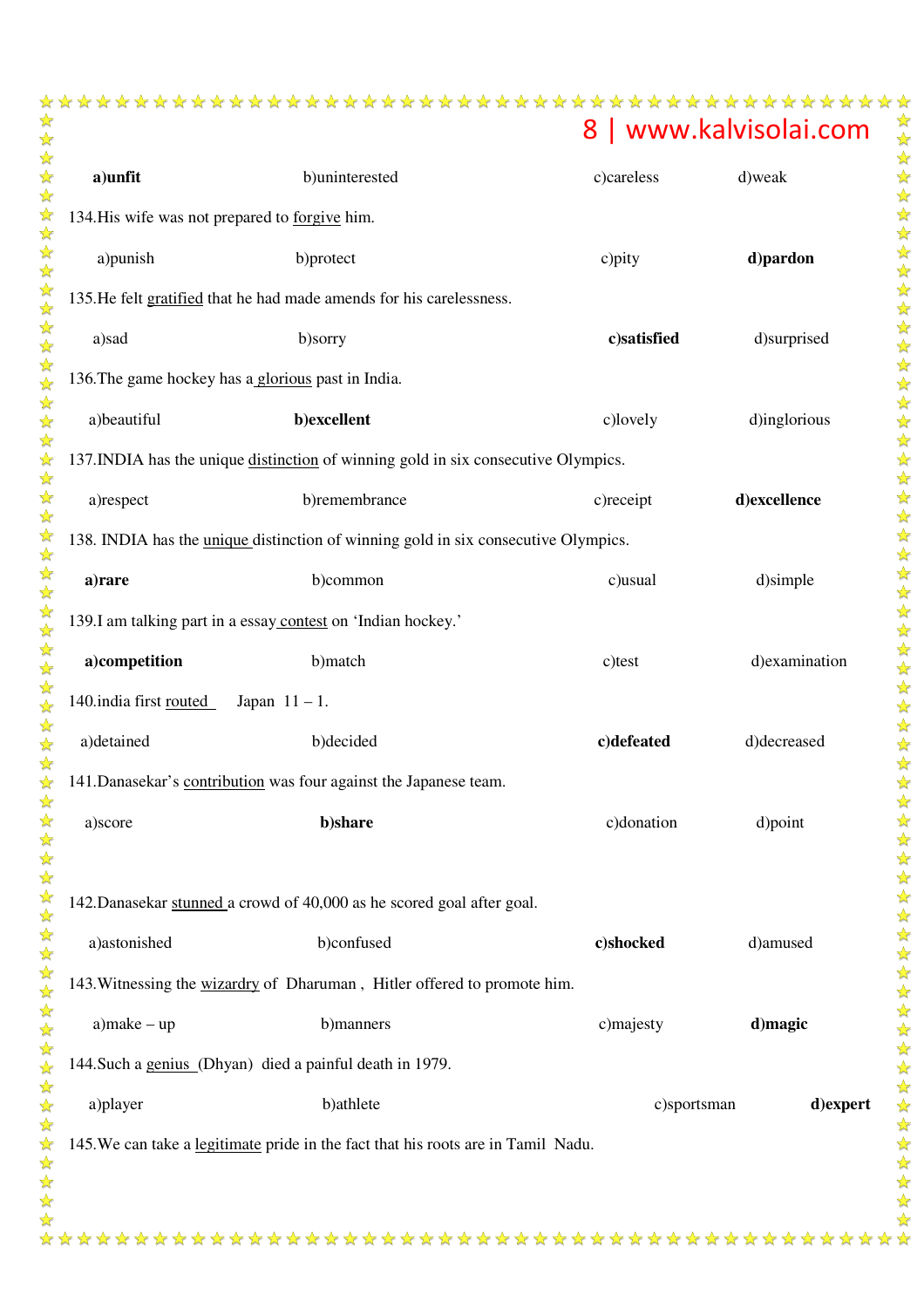| a)real<br>d)lawful                                                              | b)reasonable                                    |               | c)legal     |  |  |
|---------------------------------------------------------------------------------|-------------------------------------------------|---------------|-------------|--|--|
| 146. For ages man has been fascinated by stars.                                 |                                                 |               |             |  |  |
| a)attracted<br>d)created                                                        | b)blessed                                       |               | c)cared     |  |  |
| 147. Transit, a rare-event, is the observed passage of a planet across the sun. |                                                 |               |             |  |  |
| a)usual<br>d)uncommon                                                           | b)common                                        |               | c) ordinary |  |  |
| 148.As their abode, the earth, is getting too crowded.                          |                                                 |               |             |  |  |
| a)home<br>d)playfield                                                           | b)bazaar                                        |               | c)market    |  |  |
| 149.I think you are envious of man's interest in me.                            |                                                 |               |             |  |  |
| a)generous<br>d)jealous                                                         | b)curious                                       |               | c)gentle    |  |  |
| 150. Nasty Mars! you can't match me.                                            |                                                 |               |             |  |  |
| a)resemble<br>d)reduce                                                          | b)refuse                                        |               | c) equal    |  |  |
| 151.I am the most famous planet for eminent writers.                            |                                                 |               |             |  |  |
| a)famous<br>d)forceful                                                          | b)familiar                                      |               | c)fanciful  |  |  |
| 152.I am an <i>immortal</i> planet in the Solar system.                         |                                                 |               |             |  |  |
| a)important<br>d)undying                                                        | b)essential                                     |               | c)excellent |  |  |
| 153.I have very impressive features.                                            |                                                 |               |             |  |  |
| a)interesting<br>d)enjoyable                                                    | b)remarkable                                    |               | c)effective |  |  |
| 154. please don't forget that I am the mighty god of war.                       |                                                 |               |             |  |  |
| a)main                                                                          | b)major                                         | c)mega        | d)powerful  |  |  |
|                                                                                 | 155. Stop your bickering don't keep on arguing. |               |             |  |  |
| a)fighting                                                                      | b)battling                                      | c)quarrelling | d)talking   |  |  |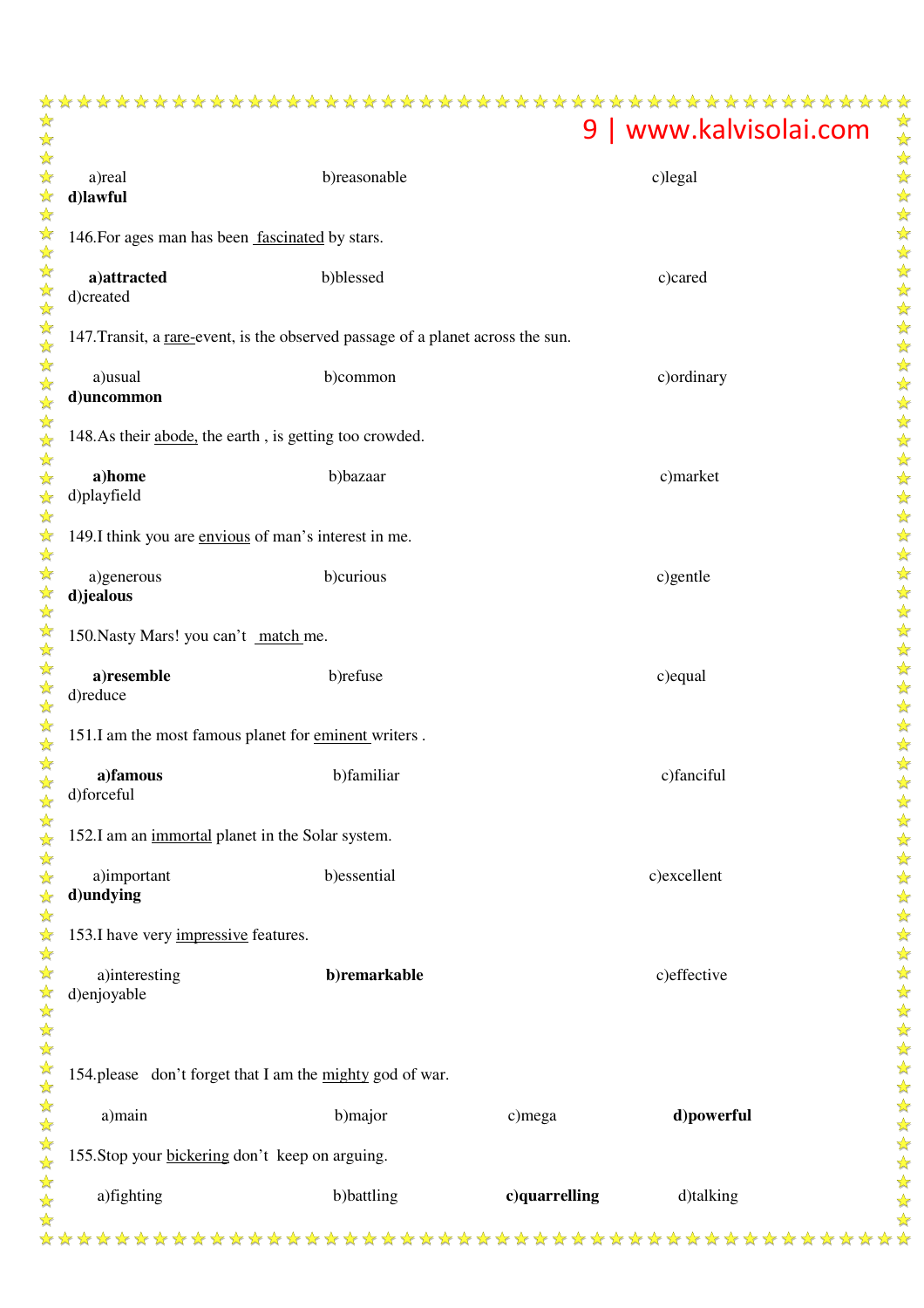| 156.I watched the farmer who was toiling in the fields                |              |               |             |  |  |
|-----------------------------------------------------------------------|--------------|---------------|-------------|--|--|
| a)walking                                                             | b) working   | c) resting    | d)lying     |  |  |
| 157. But I stubbornly lingered                                        |              |               |             |  |  |
| a)adamantly                                                           | b)anxiously  | c)eagerly     | d)curiously |  |  |
| 158. Where did you get this mongrel?                                  |              |               |             |  |  |
| a)dog                                                                 | b)deer       | c)cat         | d)cow       |  |  |
| 159.I steered the flock into the fold                                 |              |               |             |  |  |
| a)cattle                                                              | b)herd       | c) people     | d)poultry   |  |  |
| 160. It was my daily routine to fetch the cows to dairy               |              |               |             |  |  |
| a)direct                                                              | b) drive     | c)bring       | d)send      |  |  |
| 161. After a long encounter, they caught hold of the culprits         |              |               |             |  |  |
| a)quarrel                                                             | b)clash      | c)meeting     | d)argument  |  |  |
| 162. He looked like a spectre with hollowed eyes                      |              |               |             |  |  |
| a)god                                                                 | b)guard      | c)guide       | d)ghost     |  |  |
| 163. He touched my elegant long nose and erect ears                   |              |               |             |  |  |
| a)straight                                                            | b)strong     | c)stiff       | d)curved    |  |  |
| 164. Both of us communicated our love and gratitude.                  |              |               |             |  |  |
| a)stopped                                                             | b)silenced   | c)started     | d)conveyed  |  |  |
| 165. The exclusive language could be comprehended only by a very few. |              |               |             |  |  |
| a)understood                                                          | b)heard      | c)imagined    | d)followed  |  |  |
|                                                                       |              |               |             |  |  |
| 166. He is the one who gave scintillating tune to our national song.  |              |               |             |  |  |
| a)dull                                                                | b)sparking   | $c)$ dark     | d)sad       |  |  |
| 167. Beethoven brought about a reformation in music.                  |              |               |             |  |  |
| a)remarking                                                           | b)rethinking | c)remembering | d)repairing |  |  |
| 168. Music was a medium to convey his message.                        |              |               |             |  |  |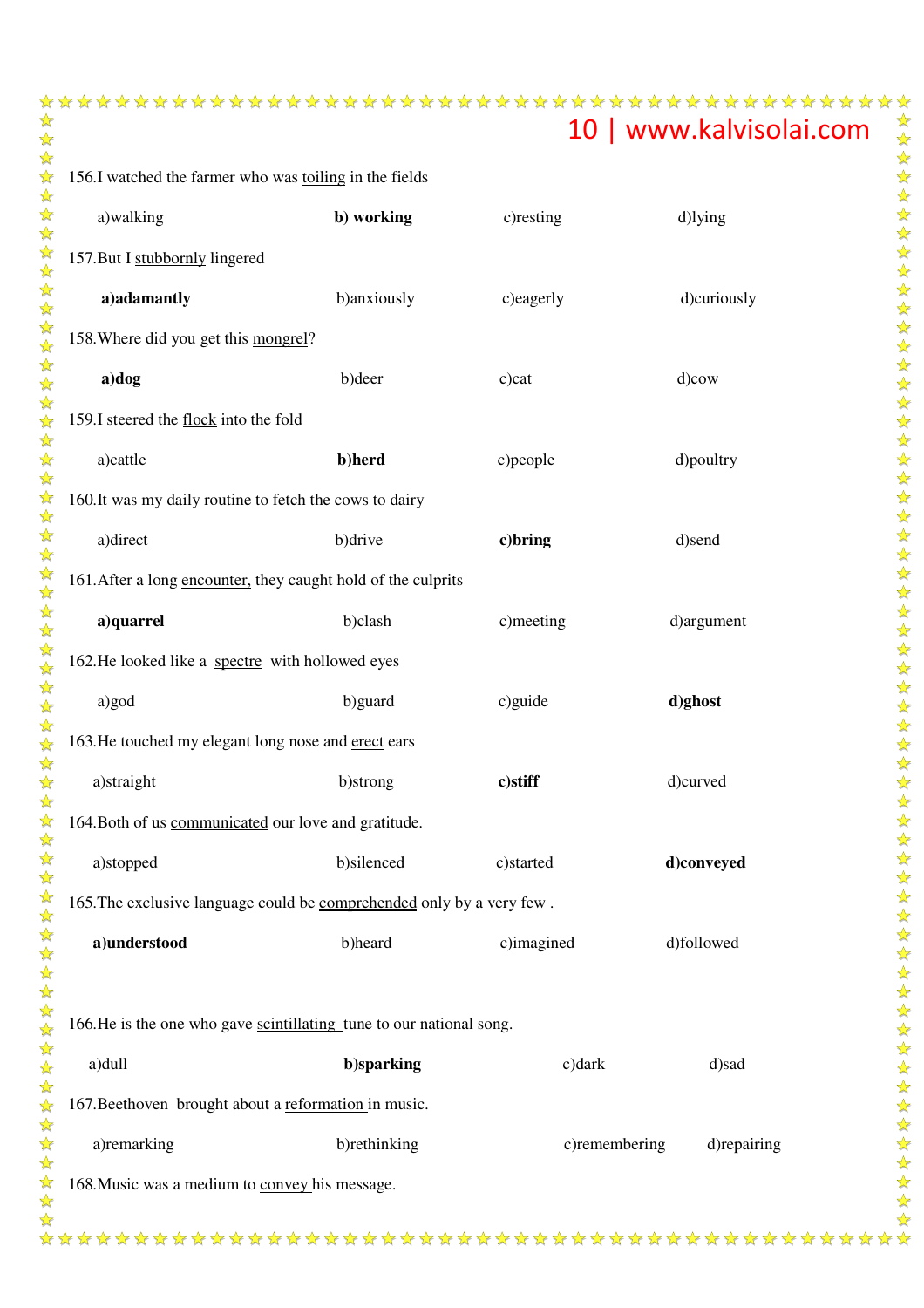| a)read                                         | b)reply                                                                     | c)remember   | d)communicate |
|------------------------------------------------|-----------------------------------------------------------------------------|--------------|---------------|
|                                                | 169. The $20th$ century world was moved by the rapture of his compositions. |              |               |
| a)delight                                      | b) design                                                                   | c) music     | d)melody      |
|                                                | 170. Beethoven was able to enthrall music lovers.                           |              |               |
| a)amuse                                        | b)please                                                                    | c)delight    | d)captivate   |
|                                                | 171. Beethoven had to move on braving the challenges of life.               |              |               |
| a)facing                                       | b)fearing                                                                   | c) fighting  | d)finishing   |
|                                                | 172.By the end of 1820, his loss of hearing became acute.                   |              |               |
| a)keen                                         | b)critical                                                                  | c)severe     | d)sharp       |
|                                                | 173. He began to work with more vigour than ever.                           |              |               |
| a)strength                                     | b)interest                                                                  | c) desire    | d)will        |
| 174. The audience broke into a loud applause.  |                                                                             |              |               |
| a)clapping                                     | b)crying                                                                    | c)shouting   | d)singing     |
|                                                | 175. For a moment, the entire world of music became mute.                   |              |               |
| a)blind                                        | b) deaf                                                                     | c)speechless | d)sad         |
| <b>ANTONYMS:</b>                               |                                                                             |              |               |
| 1.India is one of the <i>ancient</i> countries |                                                                             |              |               |
| a)old                                          | b)modern                                                                    | $c)$ big     | d) vast       |
| 2. Akbar extended tolerance to all religions.  |                                                                             |              |               |
| a)acceptance                                   | b)adoption                                                                  | c)agreement  | d)intolerance |
|                                                | 3.Kalpana chawla was a <i>unique</i> example of women's courage             |              |               |
| a)special                                      | b)common                                                                    | c)general    | d)usual       |
|                                                | 4.KARNAN gave anything to anybody; he was humane                            |              |               |
| a)cruel                                        | b)kind                                                                      | c)rich       | d)clever      |
|                                                | 5. The boys ceased quarrelling on seeing their teacher                      |              |               |
| a)stopped                                      | b)smiled                                                                    | c)started    | d)showed      |
|                                                |                                                                             |              |               |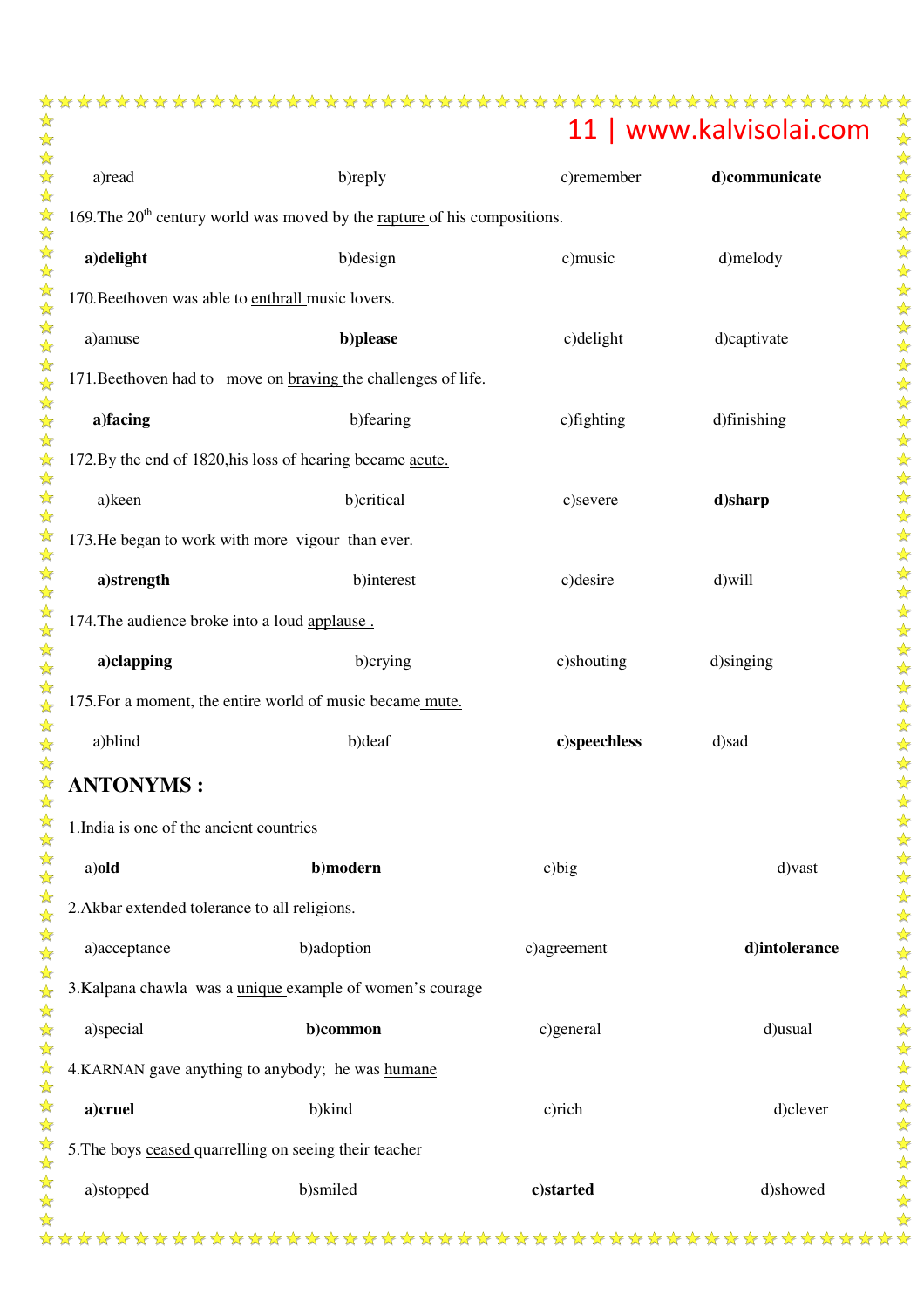| 6.It was early on Sunday           |                                                                            |                 |              |            |
|------------------------------------|----------------------------------------------------------------------------|-----------------|--------------|------------|
| a)useless                          |                                                                            | b)useful        | c)timely     | d)late     |
|                                    | 7.----------------- "Unity is strength ",,,,,                              |                 |              |            |
| a)weakness                         |                                                                            | b)companion     | c)enemy      | d)friend   |
|                                    | 8. It fills my heart with great joy to rise in response to your kind words |                 |              |            |
| a)eventful                         | b)joyful                                                                   |                 | c)harsh      | d)angry    |
|                                    | 9.I remember to have repeated it from my earliest boyhood                  |                 |              |            |
| a) ought                           | b)hate                                                                     |                 | c)forget     | d)like     |
|                                    | 10. You have heard the speaker who has just finished                       |                 |              |            |
| a)started                          | b)ended                                                                    |                 | c)spoken     | d)present  |
|                                    | 11.I reserved a seat and had a comfortable journey                         |                 |              |            |
| a)enjoyable                        |                                                                            | b)uncomfortable | c)unpleasant | d)returned |
| 12. Prem forgot to post the letter |                                                                            |                 |              |            |
| a)remember                         | b)reached                                                                  |                 | c) read      | d)returned |
|                                    | 13. She whispered the secret in my ears                                    |                 |              |            |
| a)passed                           | b)conveyed                                                                 | c)spoke         | d)shouted    |            |
|                                    | 14. There was heavy rain . the bus moved slowly                            |                 |              |            |
| a)quietly                          | b)quickly                                                                  | c)badly         | d)bravely    |            |
|                                    | 15. Dinakar gave a delicious dinner on his birthday                        |                 |              |            |
| a)tasty                            | b)tasteless                                                                | c)fine          | d)fast       |            |
| 16.I have been ill.                |                                                                            |                 |              |            |
| a)well                             | b)happy                                                                    | c)poor          | d)rich       |            |
| 17. The day was bright             |                                                                            |                 |              |            |
| a)sunny                            | b)fine                                                                     | c)dull          | d)excellent  |            |
|                                    | 18. And what is this dreadful noise that never stops?                      |                 |              |            |
| a)ends                             | b)raises                                                                   | c)starts        | d)rises      |            |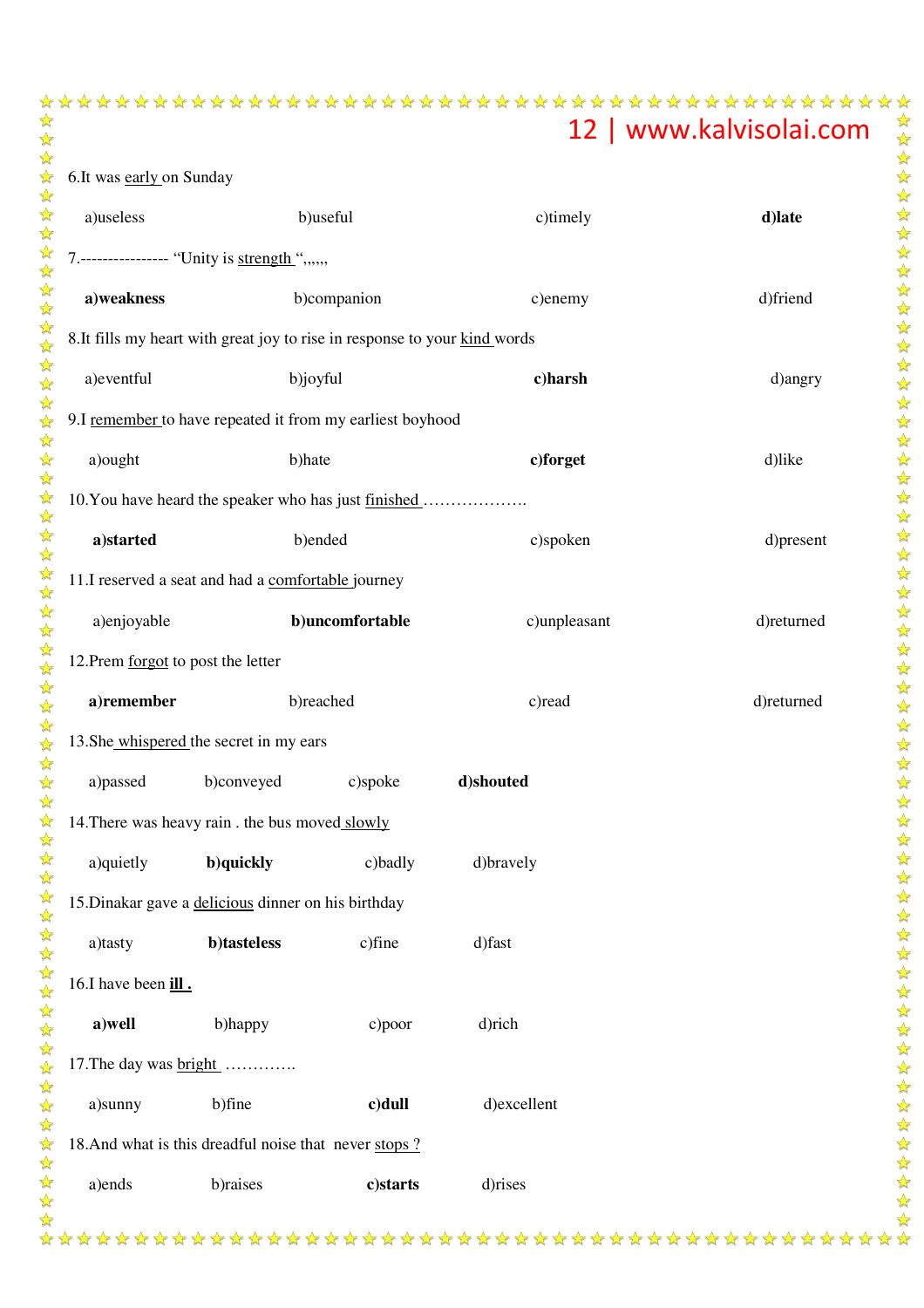|        | 19. The Country mouse did not like it at all |                                                                          |            |             |  |  |  |
|--------|----------------------------------------------|--------------------------------------------------------------------------|------------|-------------|--|--|--|
|        | a)hear                                       | b)wish                                                                   | c) want    | d)dislike   |  |  |  |
|        | 20. He was quite cheerful again              |                                                                          |            |             |  |  |  |
|        | a)unhappy                                    | b)cheerless                                                              | c)rich     | d)happy     |  |  |  |
|        |                                              | 21. The party won the support of the poor people                         |            |             |  |  |  |
|        | a)learnt                                     | b) looked                                                                | $c)$ left  | d)lost      |  |  |  |
|        |                                              | 22. King Sibi was merciful even to birds                                 |            |             |  |  |  |
|        | a)kind                                       | b)true                                                                   | c)loving   | d)merciless |  |  |  |
|        |                                              | 23. Usually the eldest son would ascend the throne                       |            |             |  |  |  |
|        | a)descend                                    | b)divide                                                                 | c)get      | d) give     |  |  |  |
|        | 24. Terrorists                               | are very bad they are inhuman in nature                                  |            |             |  |  |  |
|        | a)brave                                      | b)brutal                                                                 | c)human    | d)cruel     |  |  |  |
|        |                                              |                                                                          |            |             |  |  |  |
|        |                                              | 25. My father disapproved of my wasting money                            |            |             |  |  |  |
|        | a) ordered                                   | b)answered                                                               | c)approved | d)attended  |  |  |  |
|        |                                              | 26. He started as an incomparable warrior                                |            |             |  |  |  |
|        | a)talked                                     | b)spoke                                                                  | c)ended    | d)began     |  |  |  |
|        | 27. He was in human and brutal               |                                                                          |            |             |  |  |  |
|        | a)kind                                       | b)cruel                                                                  | $c)$ great | d)clever    |  |  |  |
| 以人以公公人 |                                              | 28. He was the only military monarch who abandoned warfare after victory |            |             |  |  |  |
|        | a) marriage                                  | b)crowing                                                                | c)defeat   | d)success   |  |  |  |
|        | 29. He loved all beings                      |                                                                          |            |             |  |  |  |
|        | a)liked                                      | b)hated                                                                  | c)shouted  | d)spoke     |  |  |  |
|        |                                              | 30. He was an emperor from 272 BC until his death                        |            |             |  |  |  |
|        | a) passing away b) accident                  |                                                                          | c)life     | d)birth     |  |  |  |
|        |                                              | 31. Learn good habits when you are young                                 |            |             |  |  |  |
|        |                                              |                                                                          |            |             |  |  |  |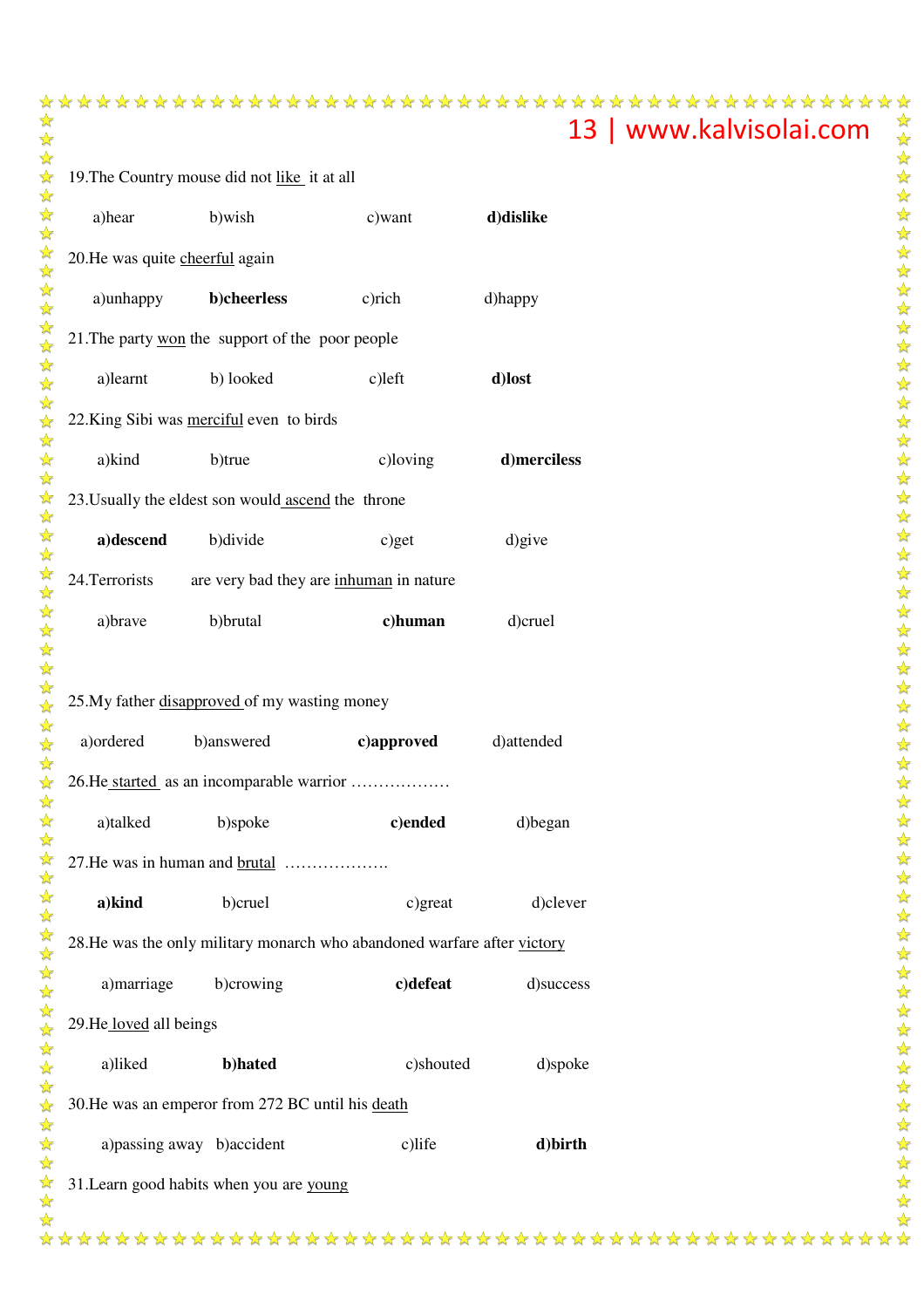| a)old                                                  | b)strong                                                               | c)great     | d)big           |  |  |  |  |
|--------------------------------------------------------|------------------------------------------------------------------------|-------------|-----------------|--|--|--|--|
| 32. Alot of money is needed to go for higher studies   |                                                                        |             |                 |  |  |  |  |
| a)further                                              | b)broader                                                              | c)lower     | d)smaller       |  |  |  |  |
| 33. Siva declined to tell me the secret of his success |                                                                        |             |                 |  |  |  |  |
| a)refused                                              | b)agreed                                                               | c)denied    | d)opposed       |  |  |  |  |
| 34. people will like you speak politely                |                                                                        |             |                 |  |  |  |  |
| a)sweetly                                              | b)softly                                                               | c)gently    | d)rudely        |  |  |  |  |
|                                                        | 35. Children would hear interesting stories at bed time                |             |                 |  |  |  |  |
| a)new                                                  | b)real                                                                 | c)imaginary | d)uninteresting |  |  |  |  |
|                                                        | 36. The first event he participated was known as the "RIPPON MEET".    |             |                 |  |  |  |  |
| a)last                                                 | b)foremost                                                             | c)good      | d)bad           |  |  |  |  |
|                                                        |                                                                        |             |                 |  |  |  |  |
| 37. He starts his daily work with a prayer             |                                                                        |             |                 |  |  |  |  |
| a)sings                                                | b)sleeps                                                               | c)finds     | d)finishes      |  |  |  |  |
| 38.Close your books and note                           | books                                                                  |             |                 |  |  |  |  |
| a)sell                                                 | b)read                                                                 | $c)$ buy    | d) open         |  |  |  |  |
| 39. The injection gave an instant effect               |                                                                        |             |                 |  |  |  |  |
| a)immediate                                            | b)gradual                                                              | c)reduced   | d)great         |  |  |  |  |
|                                                        | 40. He owes his success to two things namely practice and perseverance |             |                 |  |  |  |  |
| a)difficulty                                           | b)poverty                                                              | c)richness  | d)failure       |  |  |  |  |
| 41. He sadly reported the theft to the police          |                                                                        |             |                 |  |  |  |  |
| a)quickly                                              | b)bravely                                                              | c)badly     | d)gladly        |  |  |  |  |
|                                                        | 42. There are still uneducated, misinformed people in remote villages] |             |                 |  |  |  |  |
| a)informed                                             | b)interested                                                           | c)innocent  | d)idiotic       |  |  |  |  |
|                                                        | 43. Flies and mosquitoes are harmful insects                           |             |                 |  |  |  |  |
| a)large                                                | b)big                                                                  | c)loving    | d)harmless      |  |  |  |  |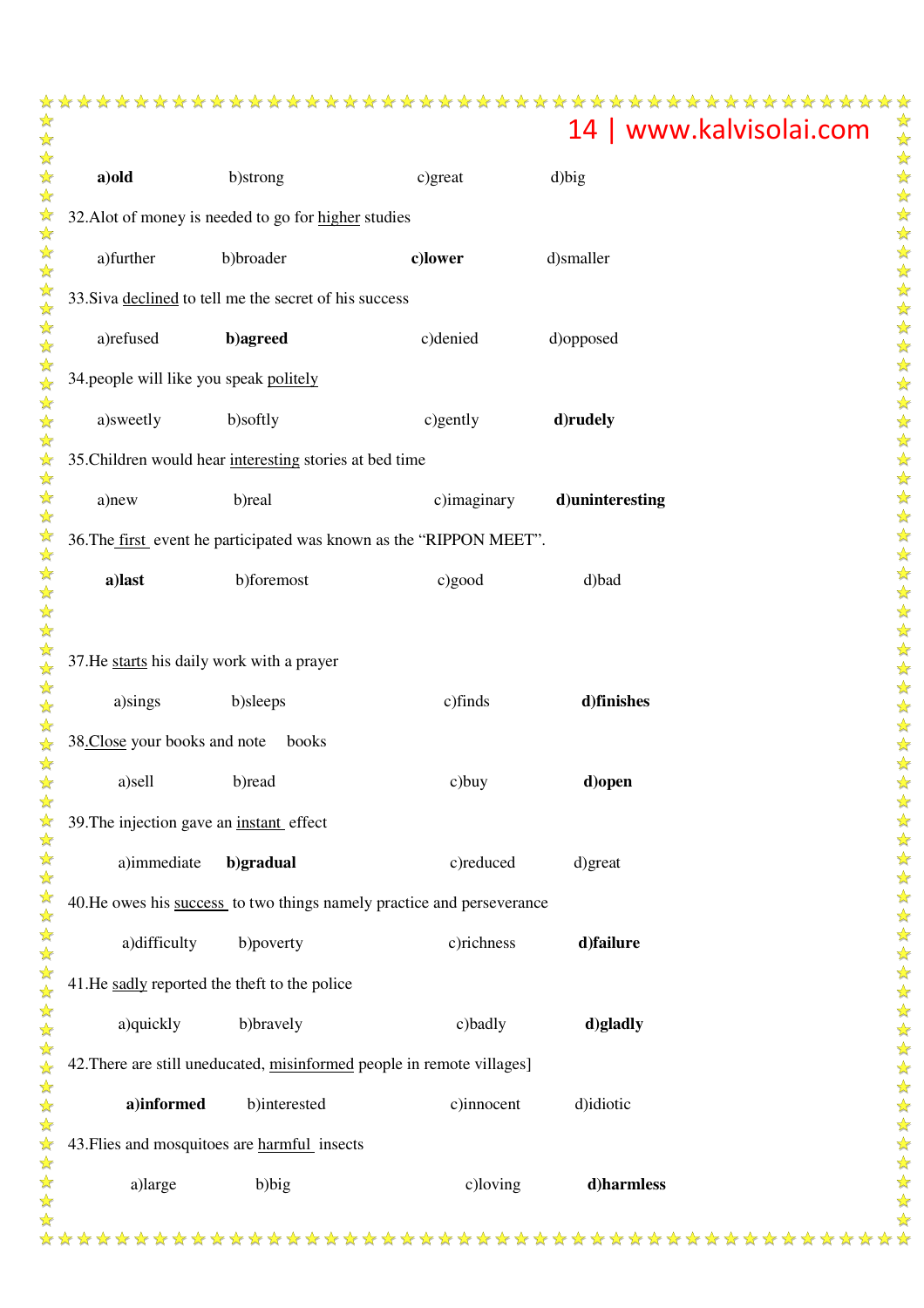| 44. The twin brothers are identical in appearance |                                    |                                                                                                        |                       |                                |  |
|---------------------------------------------------|------------------------------------|--------------------------------------------------------------------------------------------------------|-----------------------|--------------------------------|--|
|                                                   | a)different                        | b)same                                                                                                 | c)similar             | d)small                        |  |
|                                                   |                                    | 45. We love peace we have an <u>aversion</u> to war                                                    |                       |                                |  |
|                                                   | a)hate                             | b)dislike                                                                                              | c)liking              | d)interest                     |  |
|                                                   |                                    |                                                                                                        |                       |                                |  |
|                                                   | a)like                             | b)forget                                                                                               | c) hate               | d)talk to                      |  |
|                                                   |                                    | 47.Mr. whitaker pointed out that several such myths surround these reptiles, which are not at all true |                       |                                |  |
|                                                   | a)false                            | b)necessary                                                                                            | c)unnecessary d)reals |                                |  |
|                                                   |                                    | 48.As the myth goes, its mate would get the same image kill them                                       |                       |                                |  |
|                                                   | a)known                            | b)old                                                                                                  | c)different           | d)new                          |  |
|                                                   |                                    |                                                                                                        |                       |                                |  |
|                                                   |                                    | 49. Their place in nature is understood by many,---------------------                                  |                       |                                |  |
|                                                   | a)misunderstood b)attacked         |                                                                                                        | $c)$ bit              | d)thrown                       |  |
|                                                   |                                    | 50. Many people in rural areas are still uneducated                                                    |                       |                                |  |
|                                                   | a) village                         | b)mountain                                                                                             | c)hill                | d)urban                        |  |
|                                                   |                                    | 51. Once INDIA imported achiness. Now they are made in INDIA                                           |                       |                                |  |
|                                                   | a)reported                         | b)exported                                                                                             | c)bought              | d)sold                         |  |
|                                                   |                                    | 52.Don't be irresponsible Examination is nearing                                                       |                       |                                |  |
|                                                   | a) regular                         | b)ready                                                                                                | c)reasonable          | d)responsible                  |  |
|                                                   |                                    | 53. Fortunately my uncle found me a good job                                                           |                       |                                |  |
|                                                   | a)luckily                          | b)lately                                                                                               |                       | c)unfortunately d)unexpectedly |  |
|                                                   |                                    | 54. The merchant suffered heavy loss in his business                                                   |                       |                                |  |
|                                                   | a)profit                           | b)price                                                                                                | c)prize               | d)piece                        |  |
|                                                   | 55. Only wealthy people enjoy life |                                                                                                        |                       |                                |  |
|                                                   | a)rich                             | b)healthy                                                                                              | c) weak               | d)poor                         |  |
|                                                   |                                    | 56. Even as a youth he was unruly and turbulent                                                        |                       |                                |  |
|                                                   |                                    |                                                                                                        |                       |                                |  |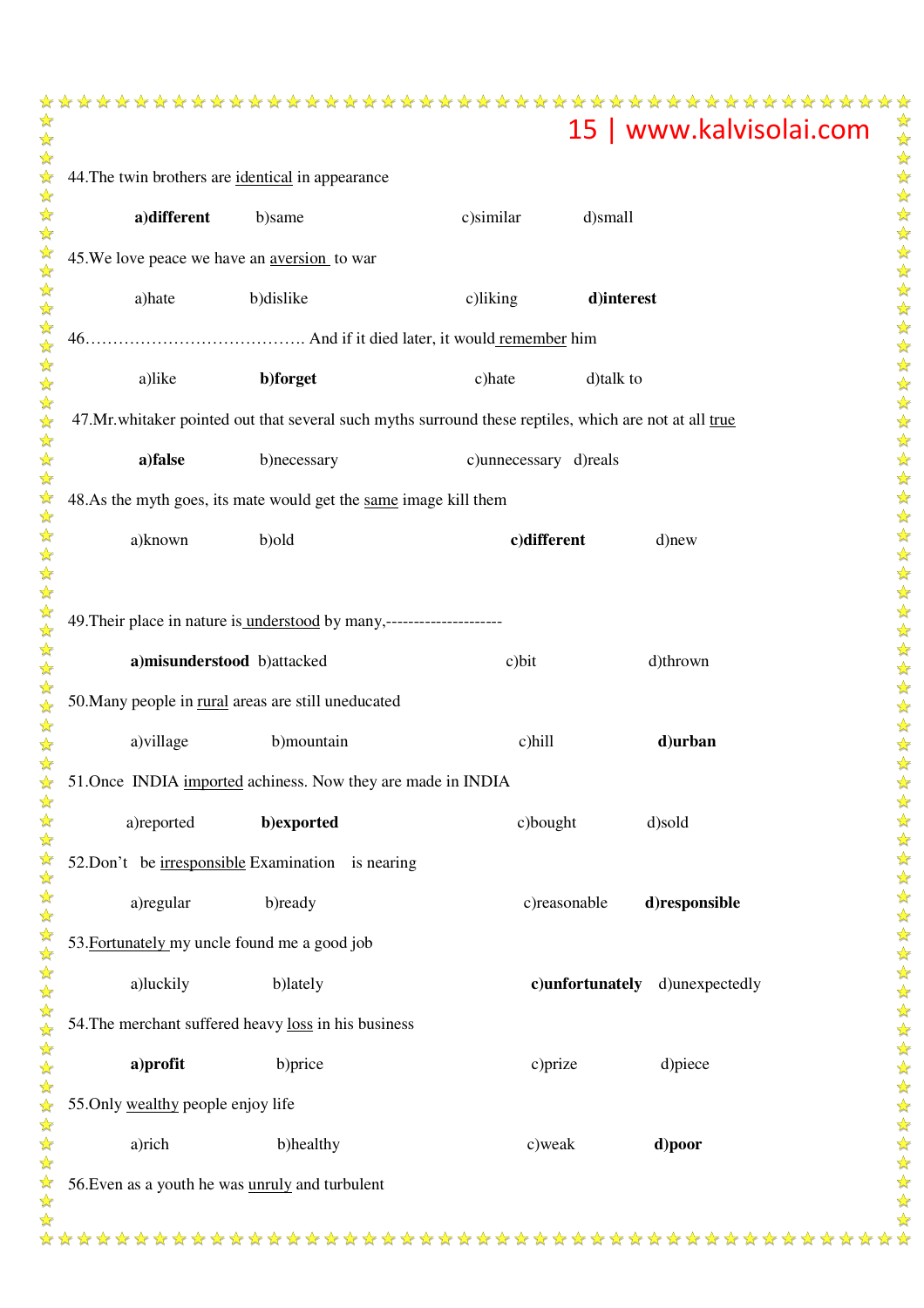| a)brotherly                                                          | b)naughty                                                                                  | c)orderly     | d) duties   |               |  |
|----------------------------------------------------------------------|--------------------------------------------------------------------------------------------|---------------|-------------|---------------|--|
|                                                                      |                                                                                            |               |             |               |  |
| a)brought                                                            | b)sold                                                                                     | c)owned       | d)designed  |               |  |
| 58. Very soon he earned a large amount of money                      |                                                                                            |               |             |               |  |
| a)small                                                              | b)much                                                                                     | $c)$ big      | d)heavy     |               |  |
| 59. He learnt about its structure                                    |                                                                                            |               |             |               |  |
| a)informed                                                           | b)gave                                                                                     | c)contributed | d)taught    |               |  |
| 60. Some of his inventions were weighting machines, testing machines |                                                                                            |               |             |               |  |
| a)little                                                             | b)many                                                                                     | $c)$ big      | d) few      |               |  |
|                                                                      |                                                                                            |               |             |               |  |
|                                                                      | 61. Lord Krishna took the simple food given by Vidhura                                     |               |             |               |  |
| a)grand                                                              | b)great                                                                                    | c)usual       |             | d)small       |  |
| 62. The police caught the thieves unaware in their hiding place      |                                                                                            |               |             |               |  |
| a)slowly                                                             | b)suddenly                                                                                 |               | c)knowingly | d)unknowingly |  |
| 63. God will answer our humble prayers                               |                                                                                            |               |             |               |  |
| a)simple                                                             | b)proud                                                                                    |               | c) deep     | d)loving      |  |
|                                                                      | 64. Once teachers taught students at their homes called gurukulams                         |               |             |               |  |
| a)gave                                                               | b)took                                                                                     |               | c)prepared  | d)learnt      |  |
|                                                                      | 65. He is absent- minded. At times he <u>forgets</u> the way to his house!                 |               |             |               |  |
| a)remembers                                                          | b)studies                                                                                  |               | c)works     | d)thinks      |  |
|                                                                      | 66.On an island in Russia there lived three old hermits                                    |               |             |               |  |
| a)ancient                                                            | b)aged                                                                                     |               | c)tall      | d)young       |  |
|                                                                      | 67. He decided to meet the hermits and teach them the invocations prescribed by the church |               |             |               |  |
| a)give                                                               | b)learn                                                                                    |               | c)educate   | d)repeat      |  |
| 68. This is a short story of leo Tolstoy                             |                                                                                            |               |             |               |  |
| a)small                                                              | b)heavy                                                                                    |               | c)simple    | d)long        |  |
|                                                                      |                                                                                            |               |             |               |  |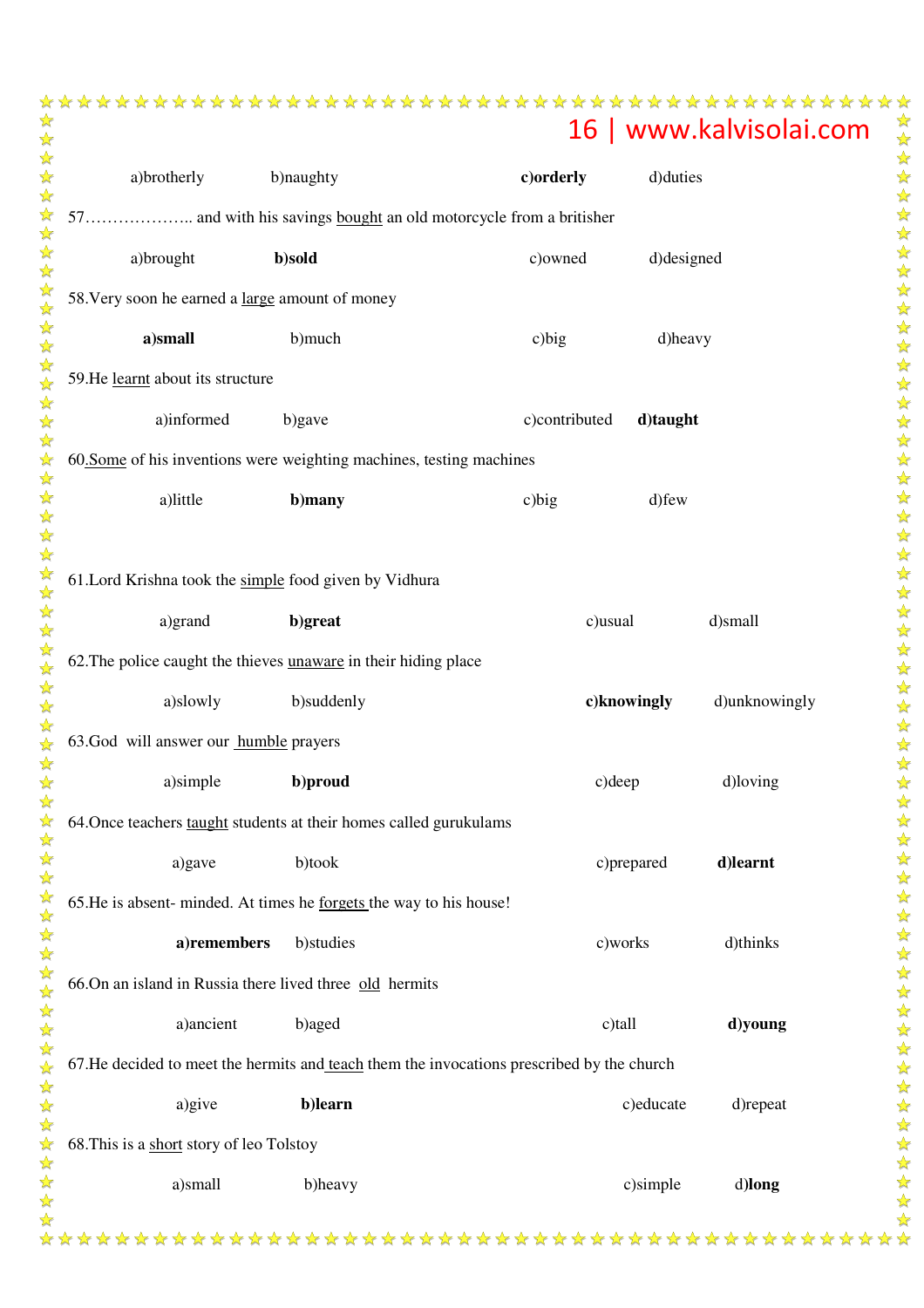| 69. The prayer of the hermits brought about many miracles |                                                              |             |                                                                                  |            |          |          |  |
|-----------------------------------------------------------|--------------------------------------------------------------|-------------|----------------------------------------------------------------------------------|------------|----------|----------|--|
|                                                           | a)big                                                        | b)more      |                                                                                  |            | c)some   | d)none   |  |
| 70."Father, thou art in heaven"                           |                                                              |             |                                                                                  |            |          |          |  |
|                                                           | a)sky                                                        | b)hell      |                                                                                  |            | c)palace | d)hamlet |  |
|                                                           | 71. Meg, the oldest, for pretty things                       |             |                                                                                  |            |          |          |  |
| a)ugly                                                    | b)new                                                        | c)beautiful | d)costly                                                                         |            |          |          |  |
|                                                           | 72. Immediately an argument began among them                 |             |                                                                                  |            |          |          |  |
|                                                           | a)concluded b)started                                        |             | c)talked                                                                         | d)shouted  |          |          |  |
|                                                           |                                                              |             |                                                                                  |            |          |          |  |
|                                                           | 73. Hearing this, the girls went silent for a minute         |             |                                                                                  |            |          |          |  |
| a) away                                                   | b)noisy                                                      |             | c)anxious                                                                        | d)foolish  |          |          |  |
| 74. The morning passed quickly                            |                                                              |             |                                                                                  |            |          |          |  |
| a)silently                                                | b)slowly                                                     |             | c) fast                                                                          | d)calmly   |          |          |  |
|                                                           | 75. The cook arrived and announced that dinner was ready     |             |                                                                                  |            |          |          |  |
| a)cooked                                                  | b)came                                                       |             | c)departed                                                                       | d)arranged |          |          |  |
|                                                           | 76.I was living with my mother in a large pleasant meadow    |             |                                                                                  |            |          |          |  |
| a)small                                                   | b)shady                                                      |             | $c)$ big                                                                         | d)happy    |          |          |  |
|                                                           | 77. I had a lot of <u>love</u> and admiration for my mother  |             |                                                                                  |            |          |          |  |
| a)hatred                                                  | b) affection                                                 |             | c) regard                                                                        | d)respect  |          |          |  |
|                                                           |                                                              |             | 78. My master was putting it on my back gently besides patting and talking to me |            |          |          |  |
| a)fast                                                    | b)slowly                                                     |             | c)roughly                                                                        | d)quickly  |          |          |  |
|                                                           | 79. Forgetting all my pains, I felt proud to carry my master |             |                                                                                  |            |          |          |  |
| a)telling                                                 | b)remembering                                                |             | c)knowing                                                                        | d)carrying |          |          |  |
|                                                           | 80.I thanked god who helped me to save two lives             |             |                                                                                  |            |          |          |  |
| a)destroy                                                 | b)sell                                                       |             | c)buy                                                                            | d)create   |          |          |  |
|                                                           | 81. Trees are being cut mercilessly                          |             |                                                                                  |            |          |          |  |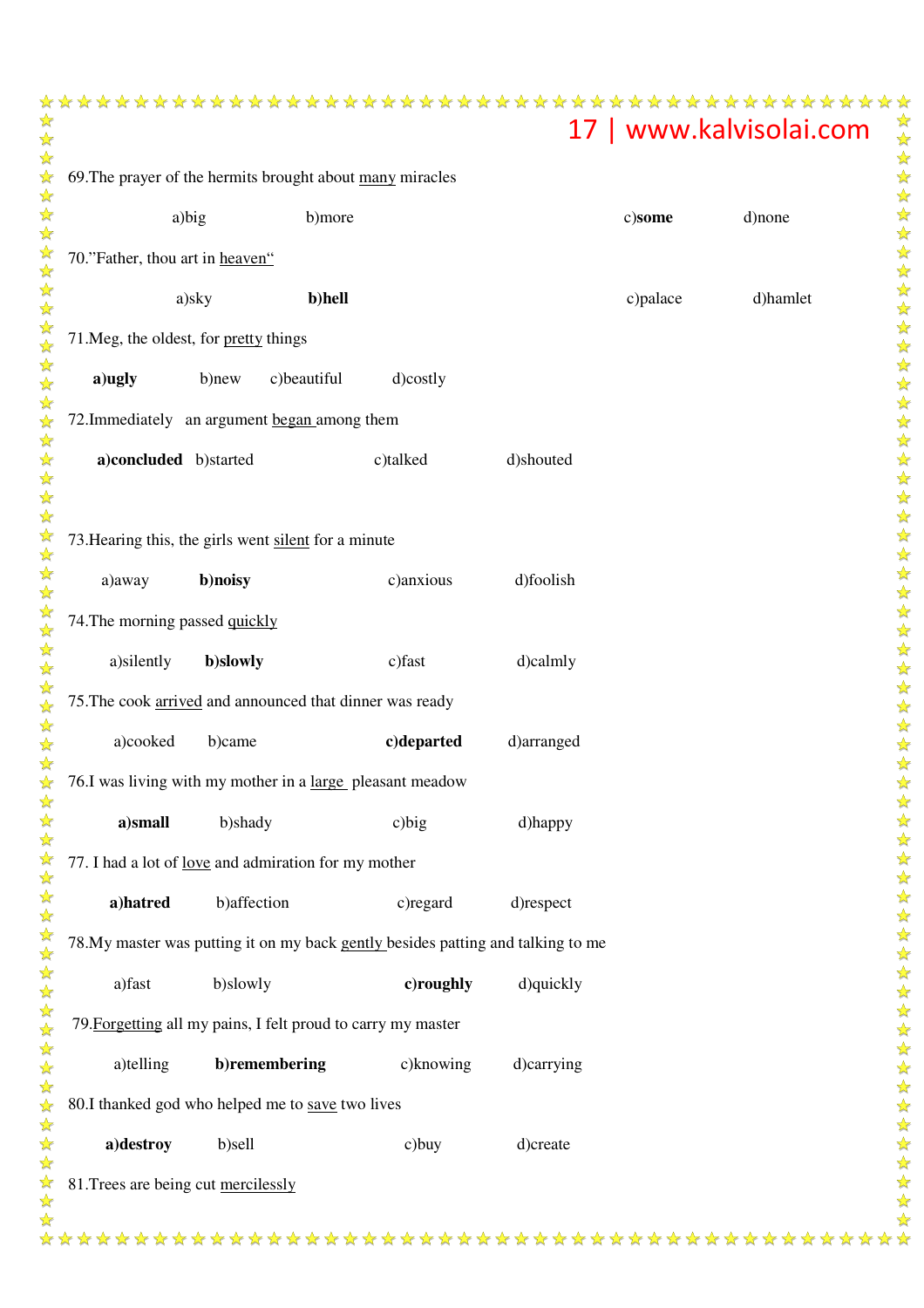|  | 18   www.kalvisolai.com ☆ |
|--|---------------------------|

| a)cruelly b)willingly                    |                                                              | c)mercifully    | d)carelessly |  |  |  |  |  |
|------------------------------------------|--------------------------------------------------------------|-----------------|--------------|--|--|--|--|--|
| 82. Water is everywhere                  |                                                              |                 |              |  |  |  |  |  |
| a)somewhere                              | b)anywhere                                                   | c)nowhere       | d)raining    |  |  |  |  |  |
| 83. Itis the most common thing on earth  |                                                              |                 |              |  |  |  |  |  |
| a) usual                                 | b) regular                                                   | c)uncommon      | d)irregular  |  |  |  |  |  |
| 84. The population increase every year   |                                                              |                 |              |  |  |  |  |  |
| a)change                                 | b)decrease                                                   | c)swells        | d)jumps      |  |  |  |  |  |
| 85. They sat on the lawn                 |                                                              |                 |              |  |  |  |  |  |
| a)stood                                  | b)slept                                                      | c)ran           | d) went      |  |  |  |  |  |
|                                          | 86. His first posting was in Tamalpur Assam                  |                 |              |  |  |  |  |  |
| a)second                                 | b)last                                                       | c)middle        | d)immediate  |  |  |  |  |  |
| 87. But SRAVANAN refused to heed         |                                                              |                 |              |  |  |  |  |  |
| a)reject                                 | b)accepted                                                   | c)began         | d)obeyed     |  |  |  |  |  |
| 88. Saravanan became immortal            |                                                              |                 |              |  |  |  |  |  |
| a) dying                                 | b)doing                                                      | c)mortal        | d)commanding |  |  |  |  |  |
|                                          | 89. India's victory at kargil is a memorable one             |                 |              |  |  |  |  |  |
| a)defeat                                 | b)success                                                    | c)war           | d)honour     |  |  |  |  |  |
| 90. Jubar hills was a major trouble spot |                                                              |                 |              |  |  |  |  |  |
| a)minor                                  | b)cold                                                       | c)great         | d)high       |  |  |  |  |  |
| 91. In 1944, ANNE'S family was arrested  |                                                              |                 |              |  |  |  |  |  |
| a)released                               | b)treated                                                    | c)trusted       | d)united     |  |  |  |  |  |
|                                          | 92. Anne's father secretly prepared an annex on his office   |                 |              |  |  |  |  |  |
| a)slightly                               | b)openly                                                     | c)slowly        | d)lovingly   |  |  |  |  |  |
|                                          | 93. We shall arrange everything and make comfortable for you |                 |              |  |  |  |  |  |
| a)convenient                             | b)happy                                                      | c)uncomfortable | d)delightful |  |  |  |  |  |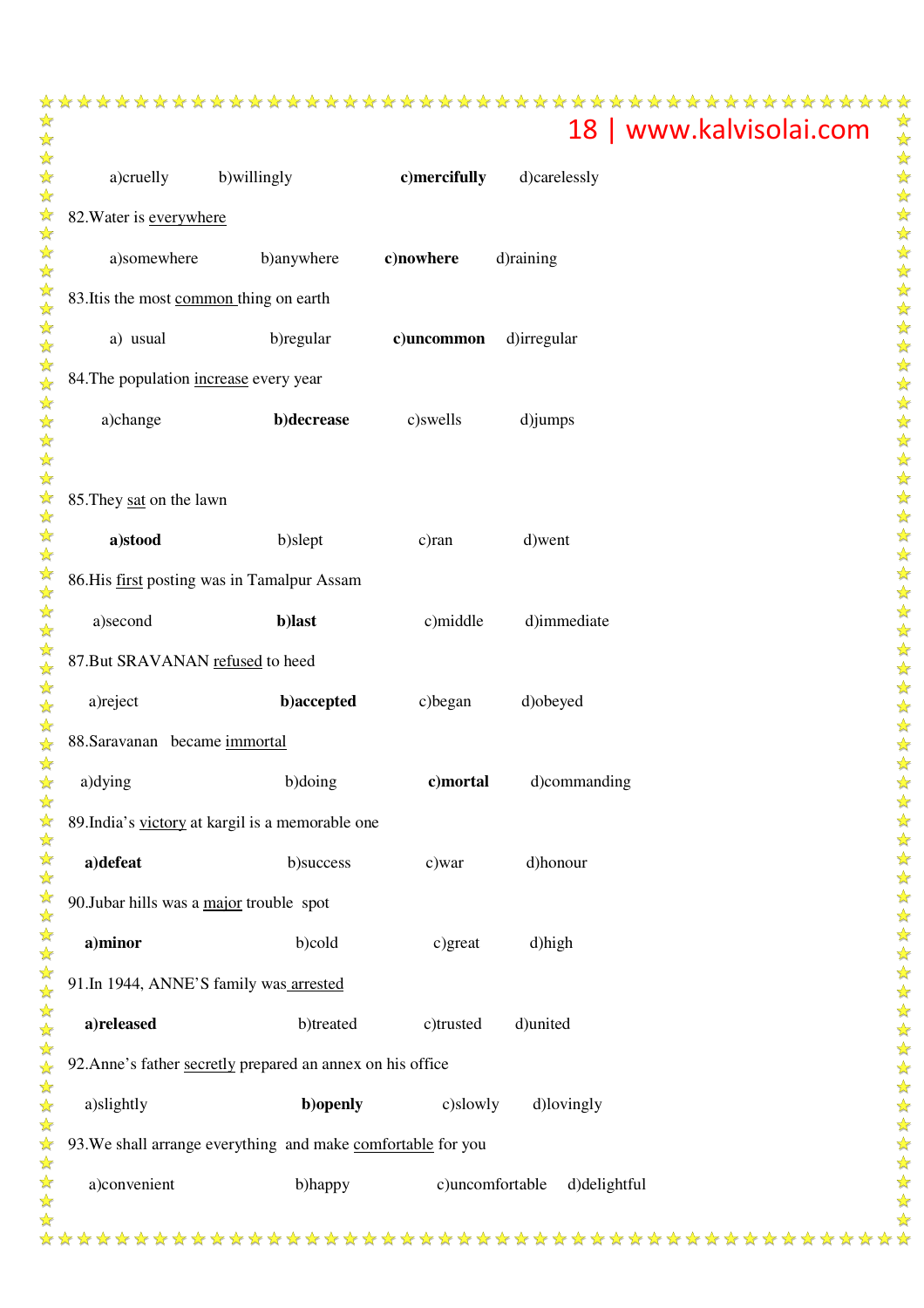| 94.So all seven of us take turns to use this huge bath-tub.                |                |         |         |                      |               |  |
|----------------------------------------------------------------------------|----------------|---------|---------|----------------------|---------------|--|
| a)tiny                                                                     | b)big          | c)large |         | d)useless            |               |  |
| 95.I am worried by so many woes.                                           |                |         |         |                      |               |  |
| a)fortunes                                                                 | b)misdeeds     |         |         | c)problems d)worries |               |  |
| 96. They remained poor                                                     |                |         |         |                      |               |  |
| a)happy                                                                    | b)rich         |         | c)alone |                      | d)united      |  |
| 97.A young engineer came to the dairy                                      |                |         |         |                      |               |  |
| a)An old                                                                   | b)An energetic |         |         | c)A lazy             | d)An active   |  |
| 98. India farmers are cheerful now                                         |                |         |         |                      |               |  |
| a)sorry                                                                    | b)cheerless    |         | c)poor  |                      | d)rich        |  |
| 99. Do not forget to buy AMUL chocolates and ice cream                     |                |         |         |                      |               |  |
| a)sell                                                                     | b)get          |         |         | c)take               | d)eat         |  |
| 100.Dr. kurien made India the largest milk producer of the world           |                |         |         |                      |               |  |
| a)smallest                                                                 | b)biggest      |         |         | c)richest            | d)highest     |  |
| 101. War is near                                                           |                |         |         |                      |               |  |
| a)cruel                                                                    | b)far          |         |         | c)future             | d) over       |  |
| 102. Kunti made up her mind to tell Karan the truth                        |                |         |         |                      |               |  |
| a)past                                                                     | b)fact         |         |         | c)falsehood          | d)imagination |  |
| 103. With Karan gone, Duryodhana would be weakened in forces and in spirit |                |         |         |                      |               |  |
| a)strengthened                                                             | b)improved     |         |         | c)wasted             | d)defeat      |  |
| 104. The pandavas would be able to vanquish him with ease                  |                |         |         |                      |               |  |
| a)health                                                                   | b)wealth       |         |         | c)difficulty         | d)wisdom      |  |
| 105. karna opened his eyes                                                 |                |         |         |                      |               |  |
| a)closed                                                                   | b)saw          |         |         | c)showed             | d)revealed    |  |
| 106.94 students died under the most tragic circumstances in Kumbakonan     |                |         |         |                      |               |  |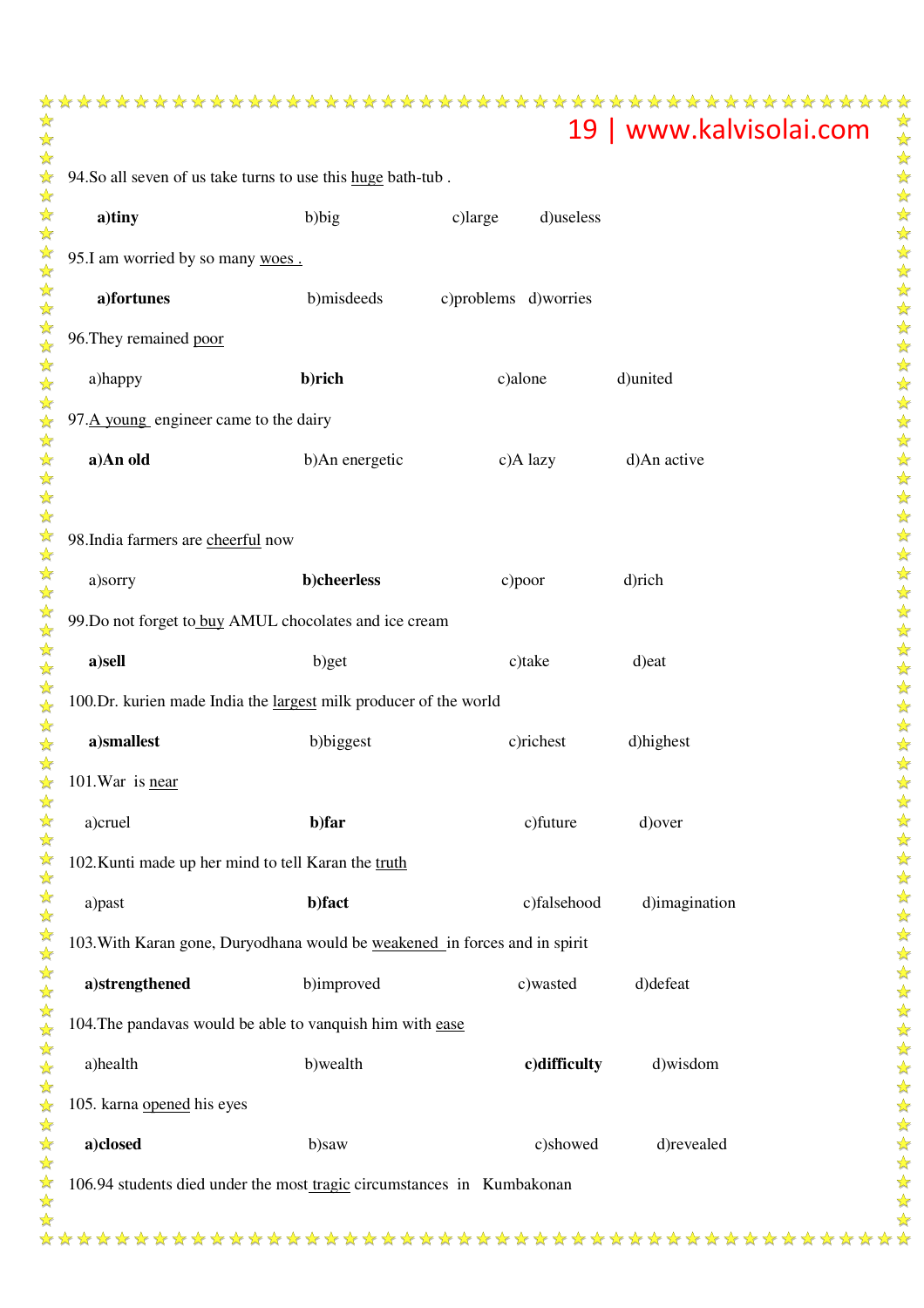| a)unhappy                                                              | b)joyful                         |               | c)pitiable     | d)sorrowful |  |  |  |
|------------------------------------------------------------------------|----------------------------------|---------------|----------------|-------------|--|--|--|
| 107. That is a fitting gesture on the part of your school              |                                  |               |                |             |  |  |  |
| a)suitable                                                             | b)loose                          | c)proper      | d)improper     |             |  |  |  |
| 108.I am eighty. Can you believe?                                      |                                  |               |                |             |  |  |  |
| a)suspect                                                              | b)respect                        | c)trust       | d) accept      |             |  |  |  |
| 109.I am hale and hearty even at eighty                                |                                  |               |                |             |  |  |  |
| a)unhealthy                                                            | b)healthy                        | c)hardy       | d)strong       |             |  |  |  |
|                                                                        |                                  |               |                |             |  |  |  |
|                                                                        | 110. The neem purifies the blood |               |                |             |  |  |  |
| a)cleans                                                               | b)circulates                     | c)passes      | d)pollutes     |             |  |  |  |
| 111. The neem cures all ailments                                       |                                  |               |                |             |  |  |  |
| a)sickens                                                              | b)weakens                        | c) affects    | d)troubles     |             |  |  |  |
| 112. Do you know what motivated your father to become a doctor?        |                                  |               |                |             |  |  |  |
| a)made                                                                 | b)moved                          | c)pressed     | d)prevented    |             |  |  |  |
| 113. The litter of its fallen leaves is rich in organic content        |                                  |               |                |             |  |  |  |
| a)physical                                                             | b)chemical                       | c) atomic     | d)inorganic    |             |  |  |  |
| 114. The neem is a natural air purifier                                |                                  |               |                |             |  |  |  |
| a)pollutant                                                            | b)cleaner                        | c)keeper      | d)sweeper      |             |  |  |  |
| 115. How blessed I am to be named NEEMA!                               |                                  |               |                |             |  |  |  |
| a)worst                                                                | b)cursed                         | c)bad         | d) evil        |             |  |  |  |
| 116.If you take me into confidence you can share your feelings with me |                                  |               |                |             |  |  |  |
| a)distrust                                                             | b)trust                          | c)thinking    | d)friendship   |             |  |  |  |
| 117.I am reserved and slightly reticent by nature                      |                                  |               |                |             |  |  |  |
| a)shy                                                                  | b)simple                         | c)private     | d)frank        |             |  |  |  |
| 118. The disease affects young children, especially girls              |                                  |               |                |             |  |  |  |
| a)generally                                                            | b)particularly                   | c)selectively | d)specifically |             |  |  |  |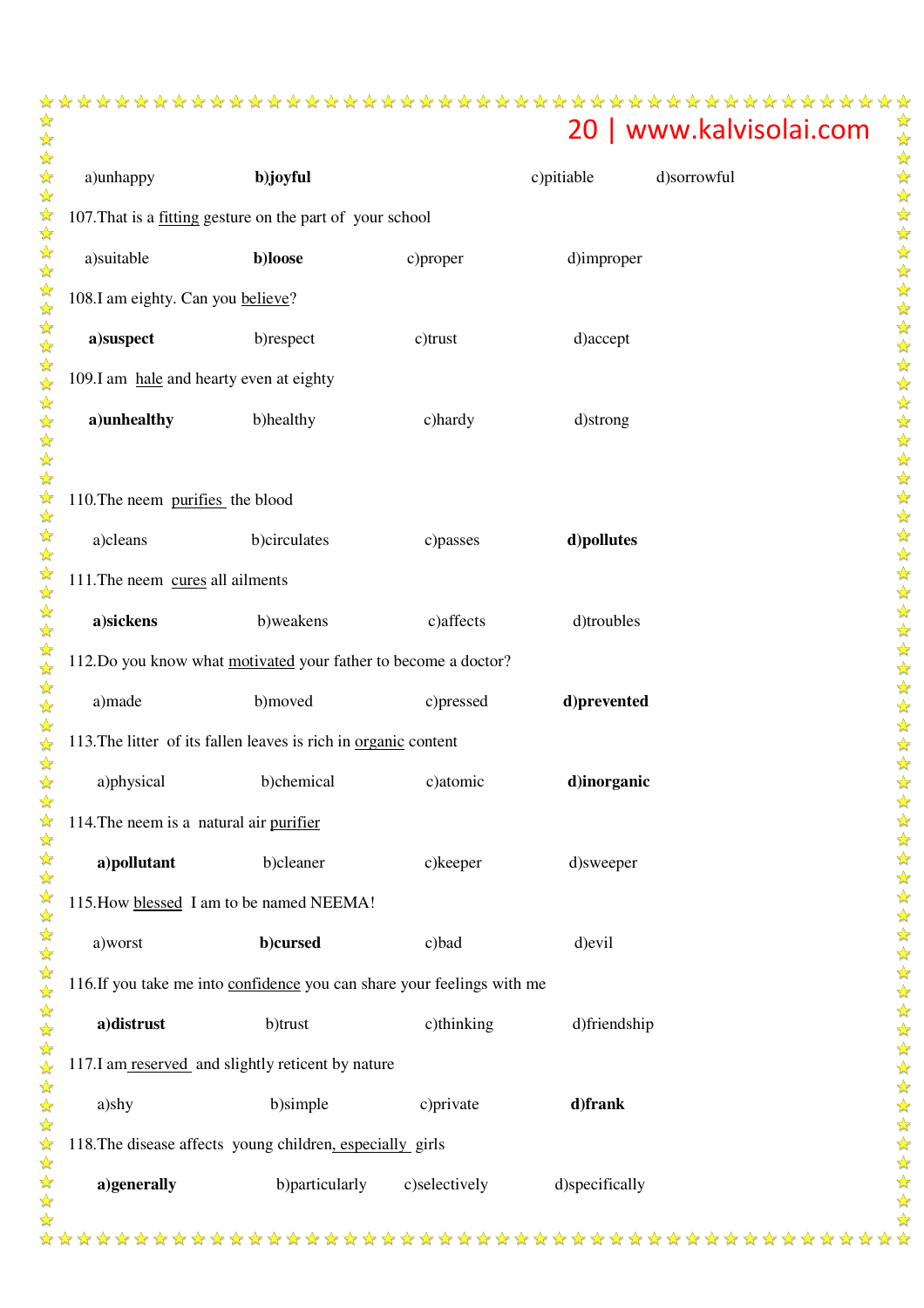119. Is it such a **deadly** disease?

| a)dangerous                                                      | b)fatal                                                        | c)harmful       | d)common    |  |  |  |
|------------------------------------------------------------------|----------------------------------------------------------------|-----------------|-------------|--|--|--|
| 120. The lungs are <b>blocked</b> with thick mucus.              |                                                                |                 |             |  |  |  |
| a)cleared                                                        | b)barred                                                       | c)stopped       | d)prevented |  |  |  |
| 121.A very exciting life was extinguished                        |                                                                |                 |             |  |  |  |
| a)dead                                                           | b)destroyed                                                    | c)damaged       | d)enlivened |  |  |  |
|                                                                  |                                                                |                 |             |  |  |  |
| 123.As knowledgeable parents, we had to accept it                |                                                                |                 |             |  |  |  |
| a)intelligent                                                    | b)ignorant                                                     | c)educated      | d)learned   |  |  |  |
|                                                                  | 124. His teacher in the school were very accommodative         |                 |             |  |  |  |
| a)unkind                                                         | b)gentle                                                       | c)pleasing      | d) obliging |  |  |  |
|                                                                  | 125. Though Velan Knew of the disease, he was composed         |                 |             |  |  |  |
| a)calm                                                           | b)quiet                                                        | c)unmoved       | d)disturbed |  |  |  |
|                                                                  | 126. Even when velan was alive, we established a foundation    |                 |             |  |  |  |
| a)started                                                        | b)founded                                                      | c)closed        | d)opened    |  |  |  |
| 127. Anukul got married and had a boy baby                       |                                                                |                 |             |  |  |  |
| a)wedded                                                         | b)divorced                                                     | c)divided       | d)separated |  |  |  |
|                                                                  | 128. Raicharan, with his total loyalty earned the child's love |                 |             |  |  |  |
| a)attachment                                                     | b)sincerity                                                    | c)faithlessness | d)honesty   |  |  |  |
| 129. He had great pride in taking the boy out                    |                                                                |                 |             |  |  |  |
| a)humility                                                       | b)superiority                                                  | c)inferiority   | d) vanity   |  |  |  |
|                                                                  | 130. There was absolute silence o0n the bank of the river      |                 |             |  |  |  |
| a)total                                                          | b)complete                                                     | c)unlimited     | d)limited   |  |  |  |
|                                                                  | 131. There was suspicion over the gypsies around the village   |                 |             |  |  |  |
| a)trick                                                          | b)trouble                                                      | c)trust         | d)doubt     |  |  |  |
| 132. He tried to divert the child's attention but it was in vain |                                                                |                 |             |  |  |  |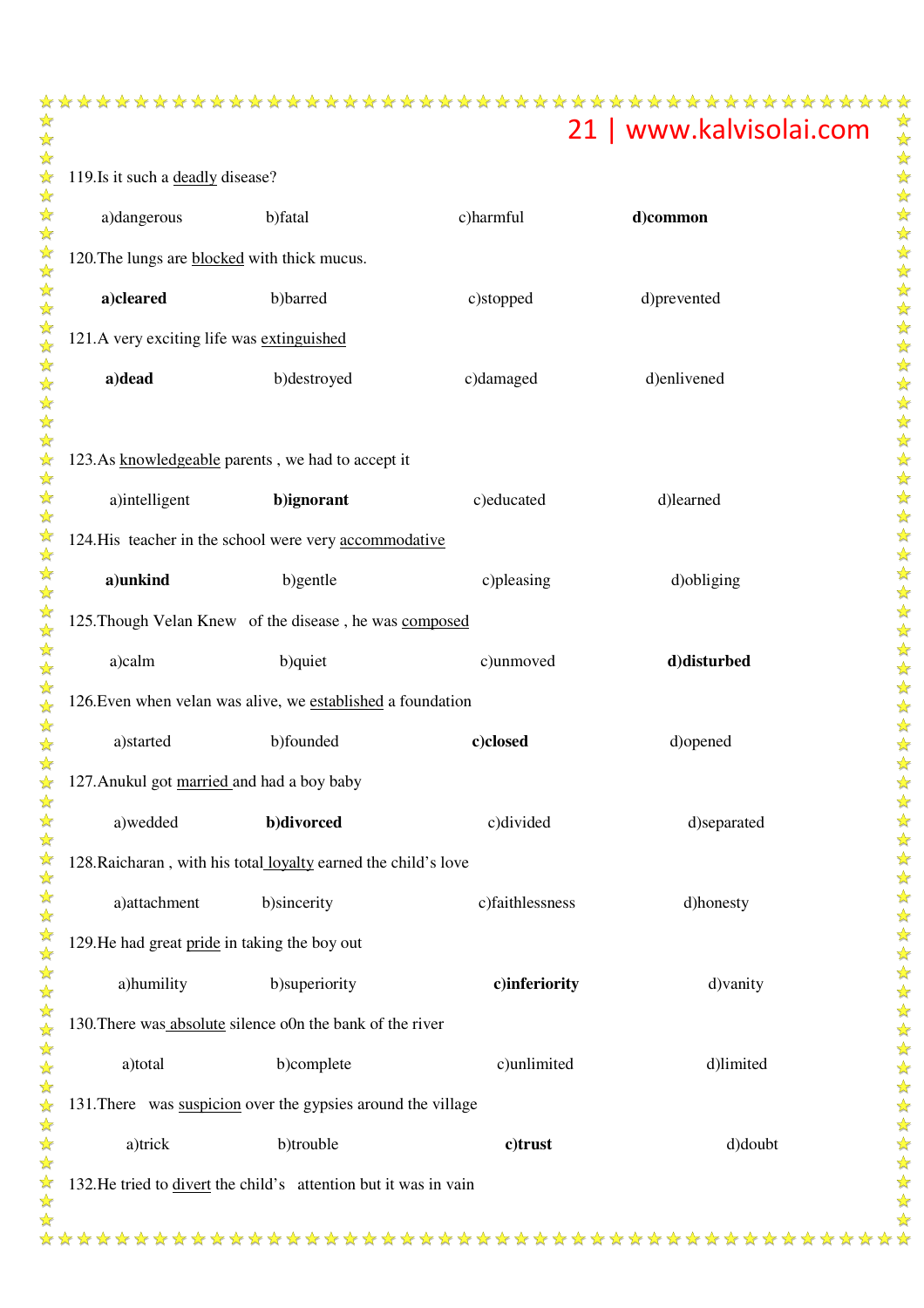| a)concentrate                                                          | b)direct                                                           | c)distract                                                                 | d)turn        |  |  |  |
|------------------------------------------------------------------------|--------------------------------------------------------------------|----------------------------------------------------------------------------|---------------|--|--|--|
|                                                                        |                                                                    | 133. Anukul's wife took the boy into her arms and was wild with excitement |               |  |  |  |
| a)disturbance                                                          | b)confusion                                                        | c)complaint                                                                | d)calm        |  |  |  |
| 134. Phailna was angry initially for having been denied his birthright |                                                                    |                                                                            |               |  |  |  |
| a)finally                                                              | b)totally                                                          | c)temporarily                                                              | d)permanently |  |  |  |
|                                                                        |                                                                    |                                                                            |               |  |  |  |
| 135.phailna was angry for having been denied his birthright            |                                                                    |                                                                            |               |  |  |  |
| a)refused                                                              | b)rejected                                                         | c)declined                                                                 | d)admitted    |  |  |  |
| 136. He went out and mingled with the numberless people of the world   |                                                                    |                                                                            |               |  |  |  |
| a)joined                                                               | b)separated                                                        | c)united                                                                   | d)mixed       |  |  |  |
| 137. But its (hockey's) present is dismal                              |                                                                    |                                                                            |               |  |  |  |
| a)cheerless                                                            | b) bright                                                          | c)hopeful                                                                  | d)hopeless    |  |  |  |
| 138. Dhyan was included in the army team                               |                                                                    |                                                                            |               |  |  |  |
| a)excluded                                                             | b)expected                                                         | c)added                                                                    | d)joined      |  |  |  |
| 139. Hitler offered to promote Dhyan to the rank of colonel            |                                                                    |                                                                            |               |  |  |  |
| a)defeat                                                               | b)declare                                                          | c)demote                                                                   | d) detain     |  |  |  |
| 140. Such a genius, Dhyan died a painful death                         |                                                                    |                                                                            |               |  |  |  |
| a) expert                                                              | b) veteran                                                         | c)ace                                                                      | d)dunce       |  |  |  |
| 141. The pain was not physical                                         |                                                                    |                                                                            |               |  |  |  |
| a)mental                                                               | b)dental                                                           | c)chemical                                                                 | d)political   |  |  |  |
| 142. He received the ultimate tribute from a sports club in Vienna     |                                                                    |                                                                            |               |  |  |  |
| a)initial                                                              | b)final                                                            | c)important                                                                | d)expected    |  |  |  |
|                                                                        | 143. Born in a humble background, Dhanraj Pillay learnt his skills |                                                                            |               |  |  |  |
| a)simple                                                               | b)common                                                           | c)wealthy                                                                  | d)pitiable    |  |  |  |
| 144. Dhanraj's first formal training came in kirkee                    |                                                                    |                                                                            |               |  |  |  |
| a)irregular                                                            | b)informal                                                         | c)illegal                                                                  | d)improper    |  |  |  |
|                                                                        |                                                                    |                                                                            |               |  |  |  |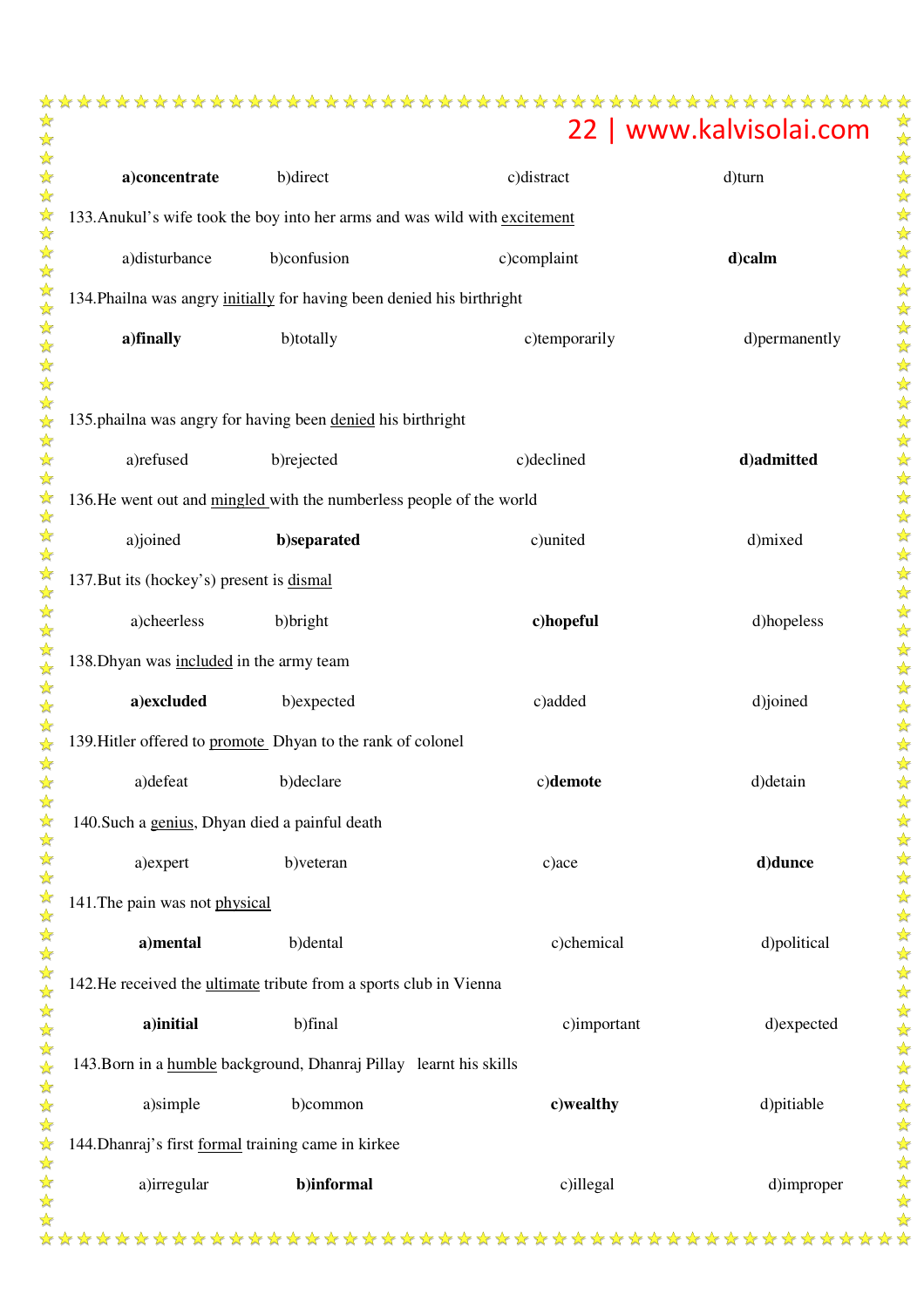# 145. They found no senior official from IHF to receive them a)single b)similar c)higher **d)junior** SPOT THE ERROR : Rules to follow : 6.each, every,one,none are singular.

| 146. Dhanraj Pillay can pierce through any defence                                       |                                          |           |                 |  |  |
|------------------------------------------------------------------------------------------|------------------------------------------|-----------|-----------------|--|--|
| a) offence                                                                               | b)entrance                               | c)passage | d)fence         |  |  |
|                                                                                          |                                          |           |                 |  |  |
| 147. Man owes his very existence to a star                                               |                                          |           |                 |  |  |
| a)death                                                                                  | b)being                                  | c)living  | d)presence      |  |  |
| 148. Transit, a rare event, is the observed passage of a planet across the sun           |                                          |           |                 |  |  |
| a)uncommon                                                                               | b)unusual                                | c)special | d)common        |  |  |
| 149. They want to know if there are favourable conditions                                |                                          |           |                 |  |  |
| a)useful                                                                                 | b)help                                   | c)hopeful | d) unfavourable |  |  |
|                                                                                          |                                          |           |                 |  |  |
| <b>SPOT THE ERROR:</b>                                                                   |                                          |           |                 |  |  |
| Rules to follow:                                                                         |                                          |           |                 |  |  |
| 1.'One of the ' is followed by a plural noun.                                            |                                          |           |                 |  |  |
| 2.junior, senior, superior, inferior, and prefer are folled by 'to'                      |                                          |           |                 |  |  |
| 3.third person singular subject takes 's' or 'es' in verbs.                              |                                          |           |                 |  |  |
| 4.complex or compound conjunction any one should be used.                                |                                          |           |                 |  |  |
| 5. either or neither nor singular subject takes singular verb                            |                                          |           |                 |  |  |
| 6.each, every, one, none are singular.                                                   |                                          |           |                 |  |  |
| 7. in if clause 'will' follows present tense                                             |                                          |           |                 |  |  |
|                                                                                          | 'would' follows past tense               |           |                 |  |  |
|                                                                                          | 'Would have' follows past perfect tense. |           |                 |  |  |
| 8. vowel sounds follow by 'an' not vowel letter.                                         |                                          |           |                 |  |  |
| 9.'the' should be prefixed before unique things, superlative degree.                     |                                          |           |                 |  |  |
| 10.sentence containing since, for should be written in present perfect continuous tense. |                                          |           |                 |  |  |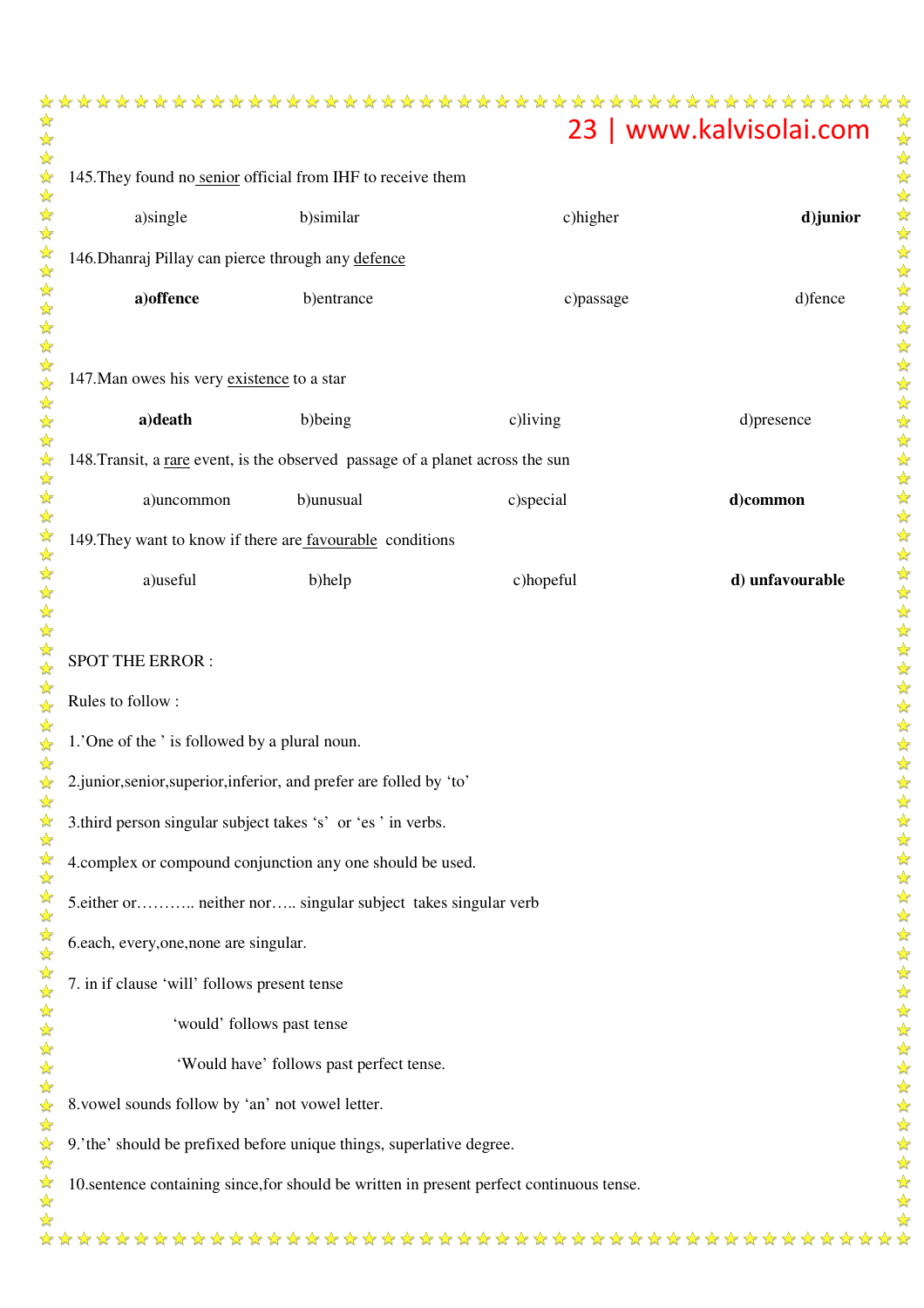|                                  |                                                                |                      |                           |                      | 24   www.kalvisolai.com |
|----------------------------------|----------------------------------------------------------------|----------------------|---------------------------|----------------------|-------------------------|
| 1. My elder brother and sister / | helps me /                                                     | $\ln l$              | my home work.             |                      |                         |
| $\bf{A}$<br>МE                   | B)                                                             | $\mathcal{C}$        | D)                        |                      | ANS: HELP               |
| 2. Raju never know /             | how much money /                                               | Devi had spent /     |                           | for him.             |                         |
| A)<br><b>KNOWS</b>               | B)                                                             | $\mathbf{c})$        |                           | D)                   | ANS :                   |
| 3.He took /                      | the child to a park /                                          | and buy $\ell$       | him some toys.            |                      |                         |
| A)<br><b>BOUGHT</b>              | B)                                                             | $\mathbf{C}$         | D)                        |                      | ANS:                    |
| 4. Hari always says /            | that his father is one /                                       | of those who is /    |                           | interested in music. |                         |
| A)<br>ARE                        | B)                                                             | $\mathbf{C}$         |                           | D)                   | ANSWER:                 |
|                                  | 5.All of them / work very careful / right from the beginning / |                      | till they finish.         |                      |                         |
| B)<br>A)<br>:WORKS               |                                                                | $\mathcal{C}$        | D)                        |                      | <b>ANS</b>              |
| 6.He is sure to succeed /        | because he is used /                                           |                      | to working / very hardly. |                      |                         |
| $\bf{A}$                         | B)                                                             | $\mathbf{C}$         | D)                        |                      | ANS: WORK               |
| 7. The students should /         | <b>do their lessons regular</b> / from the beginning /         |                      |                           | of the term.         |                         |
| A)<br>REGULARLY                  | B)                                                             | $\mathcal{C}$        |                           |                      | D) ANS:                 |
| 8.Our priest say /               | if you pray sincerely /                                        | God will listen to / |                           | your prayers.        |                         |
| A)<br><b>SAYS</b>                | B)                                                             | $\mathcal{C}$        |                           | D)                   | ANS:                    |
| 9. Neither the master /          | nor the servant are /                                          | responsible for /    |                           | this sad event.      |                         |
| A)<br>ANS : IS                   | B)                                                             | $\mathcal{C}$        |                           | D)                   |                         |
| 10. Only one of the men /        | who was arrested /                                             | was /                | let off.                  |                      |                         |
| A)<br>'ONLY'                     | B)                                                             | $\mathcal{C}$        | D)                        |                      | ANS: OMIT               |

11.**I am waiting** / for you / at this spot / for the last two hours.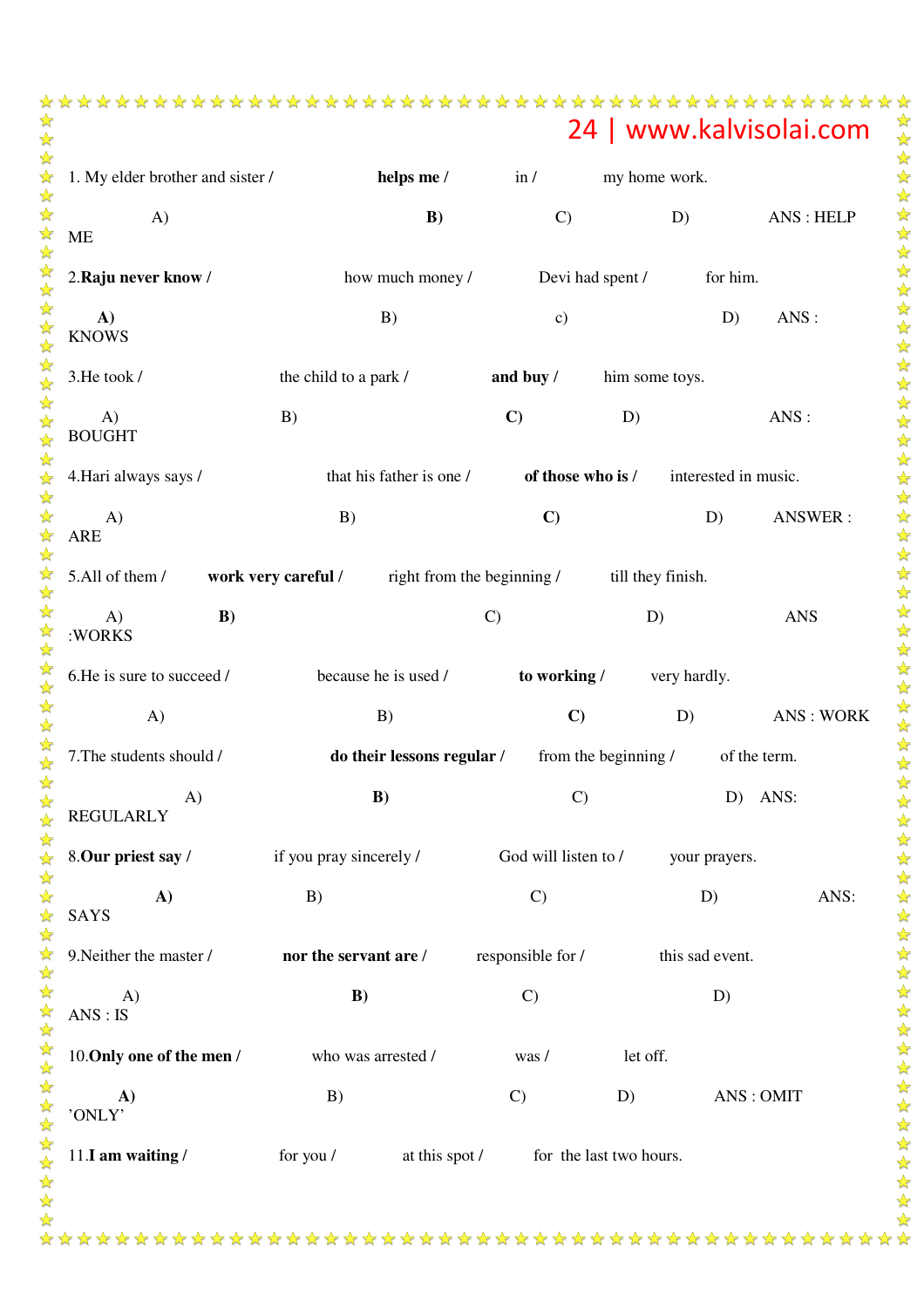|                                                                                                                |                      |                             |                     |                                           |                                 | 25   www.kalvisolai.com  |
|----------------------------------------------------------------------------------------------------------------|----------------------|-----------------------------|---------------------|-------------------------------------------|---------------------------------|--------------------------|
| A)<br><b>WAITING</b>                                                                                           | B)                   | $\mathcal{C}$               |                     | D)                                        |                                 | <b>ANS: HAVE BEEN</b>    |
| 12. The doctor asked the visitors /                                                                            |                      | if were they /              |                     | needy to donate blood / to the blood bank |                                 |                          |
| A)<br><b>WERE</b>                                                                                              |                      | B)                          | $\mathcal{C}$       |                                           | D)                              | <b>ANS: IF THEY</b>      |
| 13. If you will pray /                                                                                         |                      | sincerely God will listen / | to your /           |                                           | prayers.                        |                          |
| $\mathbf{A}$<br>'WILL'                                                                                         |                      | B)                          |                     | $\mathcal{C}$                             | D)                              | ANS: OMIT                |
| 14. If Preeti had worked hard /                                                                                |                      | she will /                  | have got /          |                                           | the job she desired.            |                          |
| $\mathbf{A}$<br><b>WOULD</b>                                                                                   |                      | B)                          | $\mathcal{C}$       | D)                                        |                                 | ANS: SHE                 |
| 15.John is one of the richest men /                                                                            |                      | that has /                  | ever lived /        |                                           | in this part of the country.    |                          |
| A)<br><b>HAS</b>                                                                                               |                      | B)                          | $\mathcal{C}$       |                                           | D)                              | ANS: WHOM                |
| 16. The project will / not only involve us in a lots / of expenditure / but also considerable physical labour. |                      |                             |                     |                                           |                                 |                          |
| A)                                                                                                             | B)                   |                             | $\mathcal{C}$       |                                           | D)                              |                          |
| ANS : 'INVOLVE US' COMES BEFORE 'NOT ONLY'                                                                     |                      |                             |                     |                                           |                                 |                          |
| 17. Found guilty on /                                                                                          | murder /             | the accused was /           |                     | sentenced to death.                       |                                 |                          |
| A)<br><b>ON</b>                                                                                                | B)                   | $\mathcal{C}$               |                     | D)                                        |                                 | <b>ANS: FOUND GUILT</b>  |
| 18. The girl said /                                                                                            | that she preferred / |                             | the blue gown /     | than the black one.                       |                                 |                          |
| A)<br><b>ONE</b>                                                                                               | B)                   |                             | $\mathcal{C}$       | D)                                        |                                 | <b>ANS: TO THE BLACK</b> |
| 19.0ur father gave /                                                                                           | us six apples /      |                             | to be distributed / |                                           | among the two of us.            |                          |
| A)<br><b>BETWEEN</b>                                                                                           |                      | B)                          | $\mathcal{C}$       |                                           | D)                              | ANS:                     |
| 20. Rajan asked ram /                                                                                          | that /               | his father and /            |                     | brother were at home or not.              |                                 |                          |
| A)<br><b>HOME</b>                                                                                              | B)                   | $\mathcal{C}$               |                     | D)                                        |                                 | ANS: WAS AT              |
| 21. I congratulated him /                                                                                      |                      | for his grand success /     | at/                 |                                           | the civil services examination. |                          |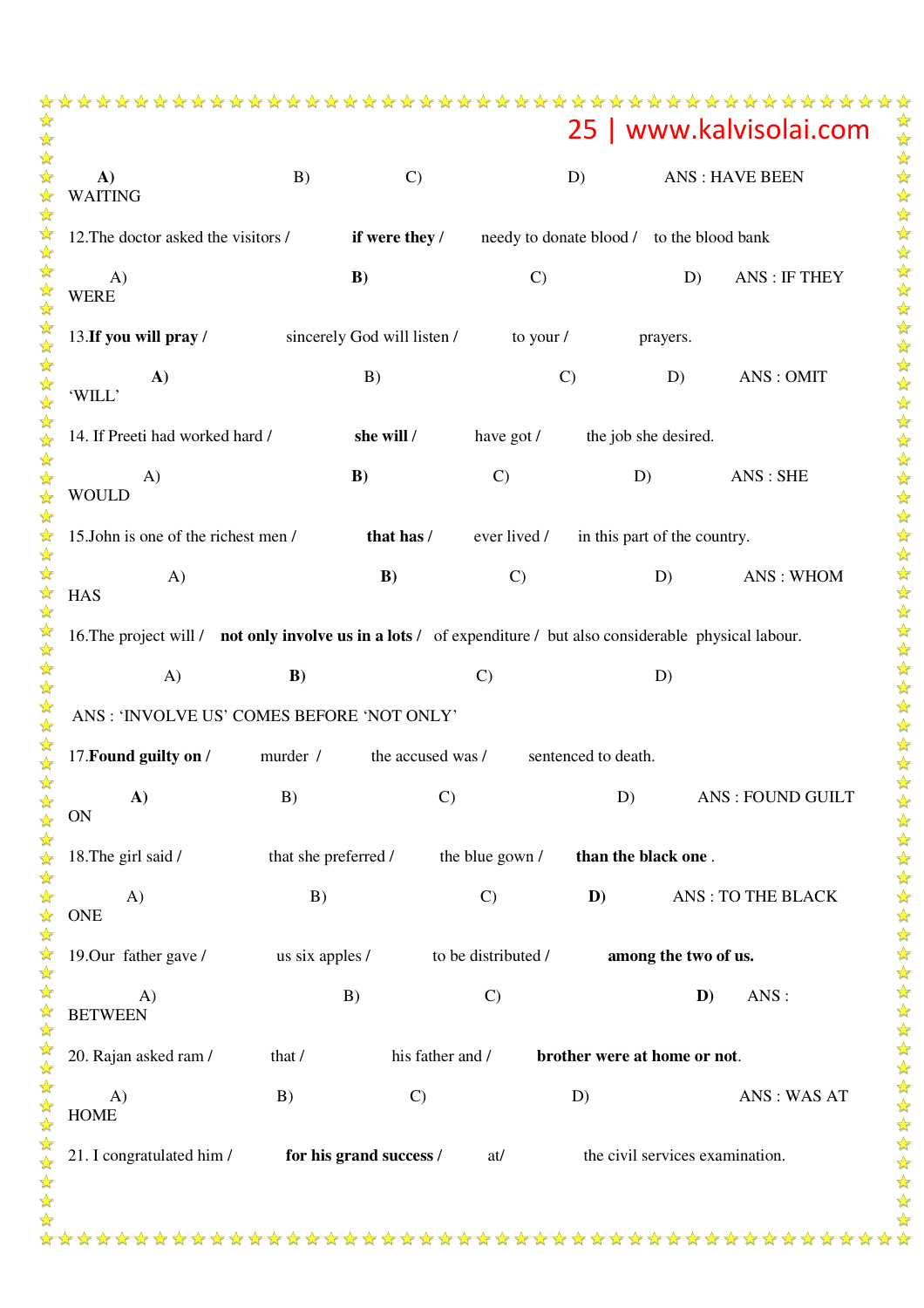|                                                                                             |               |                         |               |                   |                 |                      | 26   www.kalvisolai.com    |  |  |
|---------------------------------------------------------------------------------------------|---------------|-------------------------|---------------|-------------------|-----------------|----------------------|----------------------------|--|--|
| $\bf{A}$<br><b>SUCCESS</b>                                                                  |               | B)                      |               | $\mathcal{C}$     |                 | D)                   | <b>ANS: ON HIS GRAND</b>   |  |  |
| 22. No girl /                                                                               |               | in her troupe are /     |               | so sprightly as / |                 | your doughter        |                            |  |  |
| A)                                                                                          | B)            |                         |               | $\mathcal{C}$     |                 | D)                   | ANS: IN HER TROUPE IS      |  |  |
| 23. None of us were / really very happy / when the guests / got entry into our house.       |               |                         |               |                   |                 |                      |                            |  |  |
| A)                                                                                          | B)            |                         | $\mathcal{C}$ |                   | D)              |                      | ANS: WAS                   |  |  |
| 24. Ramu is the elected leader / and also a person /                                        |               |                         |               | who we all /      | can confide in. |                      |                            |  |  |
| A)                                                                                          |               | B)                      | $\mathbf{C}$  |                   | D)              |                      | ANS: WHOM                  |  |  |
| 25. Everyone of the opposition members / were / present in the central hall / of Parliament |               |                         |               |                   |                 |                      |                            |  |  |
| A)                                                                                          |               |                         | B)            | $\mathcal{C}$     |                 | D)                   | ANS: WAS                   |  |  |
| 26.I have lost /                                                                            | a pen which / | I bought /              |               | yesterday.        |                 |                      |                            |  |  |
| $\mathbf{A}$                                                                                | B)            | $\mathcal{C}$           |               | D)                |                 |                      | ANS: HAD LOST              |  |  |
| 27. Raghu says that his pen /                                                               |               | is superior than /      |               | my/               | pen             |                      |                            |  |  |
| A)                                                                                          |               | B)                      |               | $\mathbf{C}$      | D)              |                      | <b>ANS: IS SUPERIOR TO</b> |  |  |
| 28. This question /                                                                         | has $\prime$  | give me /               |               | trouble.          |                 |                      |                            |  |  |
| A)                                                                                          | B)            | $\mathbf{C}$            |               | D)                |                 | <b>ANS: GIVEN ME</b> |                            |  |  |
| vice – principal and Head of the $/$ Department of chemistry $/$ are on leave<br>29. Both / |               |                         |               |                   |                 |                      |                            |  |  |
| A)                                                                                          | B)            |                         |               |                   | $\mathcal{C}$   | D)                   | <b>ANS: IS ON LEAVE</b>    |  |  |
| 30. Anil is a best student                                                                  |               | $/\mathrm{in}/$         | our class /   |                   | at present      |                      |                            |  |  |
| A)                                                                                          |               | B)                      | $\mathcal{C}$ |                   | D)              |                      | ANS: THE                   |  |  |
| 31.I had gone<br>$\sqrt{2}$                                                                 | to Calcutta / |                         | to deliver /  | few goods.        |                 |                      |                            |  |  |
| A)                                                                                          | B)            | $\mathcal{C}$           |               | D)                |                 |                      | ANS: SOME GOODS            |  |  |
| 32. Raju cannot walk /                                                                      |               | much than /             |               | two miles /       | at stretch.     |                      |                            |  |  |
| A)                                                                                          |               | B)                      | $\mathcal{C}$ |                   | D)              |                      | <b>ANS: MORER THAN</b>     |  |  |
| 33. No sooner did he /                                                                      |               | arrive at the station / |               | then his /        |                 |                      | followers garlanded him    |  |  |
| A)                                                                                          |               | B)                      |               | $\mathbf{C}$      |                 | D)                   | <b>ANS: THAN HIS</b>       |  |  |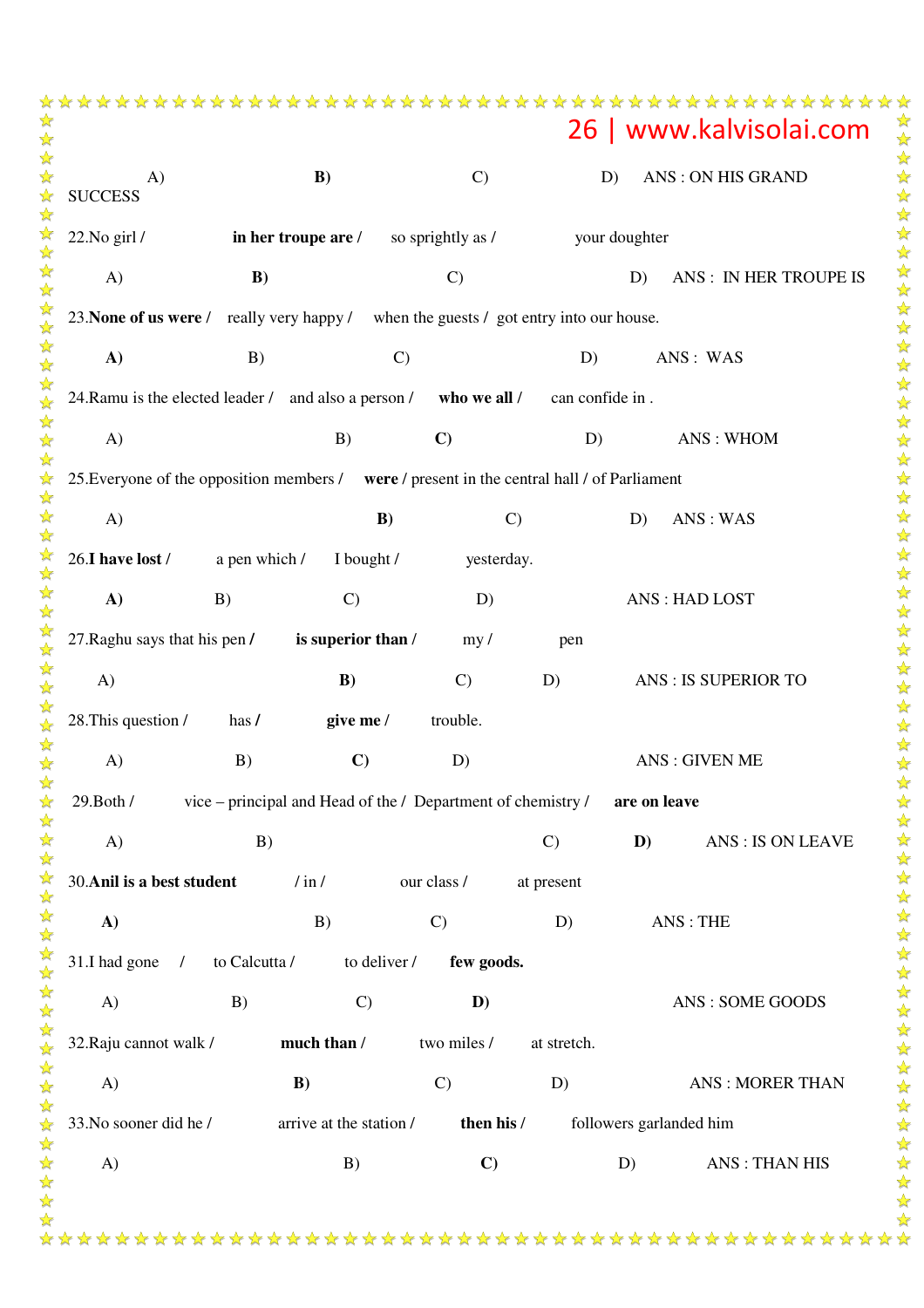|                               |                       |                                   |                |                        |                              | 27   www.kalvisolai.com     |
|-------------------------------|-----------------------|-----------------------------------|----------------|------------------------|------------------------------|-----------------------------|
| 34. No man in our /           |                       | country is /                      | as rich as /   | he is                  |                              |                             |
| A)                            | B)                    |                                   | $\mathbf{C}$   | D)                     |                              | <b>ANS: SO RICH AS</b>      |
| 35. The two first /           |                       | chapters of this book /           | are/           |                        | very interesting             |                             |
| A)                            |                       | B)                                | $\mathbf{C}$   |                        | D)                           | ANS : IS                    |
| 36.I clearly told /           | him that it was /     | nothing else /                    |                | than sheer non - sense |                              |                             |
| A)                            | B)                    | $\mathbf{C}$                      |                | D)                     |                              | <b>ANS: NOTHING MORE</b>    |
| 37.She said /                 | that /                | she will help me /                |                |                        | whenever I was in difficulty |                             |
| A)<br><b>ME</b>               | B)                    | $\mathbf{C}$                      |                |                        | D)                           | ANS: SHE WOULD HELP         |
| 38.Being a/                   | fine day /            | we went out for / picnic at Okhla |                |                        |                              |                             |
| A)                            | B)                    | $\mathcal{C}$                     | D)             |                        |                              | <b>ANS: PICNIC TO VOKLA</b> |
| 39. The apples /              | he gave me are /      |                                   | too expensive/ |                        | to be bad                    |                             |
| A)<br><b>ARE</b>              | B)                    |                                   | $\mathcal{C}$  |                        |                              | D) ANS : WHICH HE GAVE ME   |
| 40. It is in 1929 /           | that we first flew /  | to $\sqrt{ }$                     |                | the United States      |                              |                             |
| A)                            | B)                    | $\mathcal{C}$                     |                | D)                     |                              | <b>ANS: IT WAS IN 1929</b>  |
| 41. He found the house /      |                       | without any difficulty /          |                | and Knocked /          | at the door                  |                             |
| A)                            |                       | B)                                |                | $\mathcal{C}$          | D)                           | <b>ANS: THE DOOR</b>        |
| 42.He took /                  | the child to a park / |                                   | and buy /      | him some toys          |                              |                             |
| $\mathbf{A}$                  | B)                    | $\mathbf{C}$                      |                | D)                     |                              | <b>ANS: AND BOUGHT</b>      |
| 43. Neither he /              | nor I am/             | in the $/$                        | wrong          |                        |                              |                             |
| A)                            | B)                    | $\mathcal{C}$                     | D)             |                        | ANS: NOR ME IS               |                             |
| 44.why you are /              | going /               | away/                             | so early?      |                        |                              |                             |
| A)                            | B)                    | $\mathcal{C}$                     | D)             |                        |                              | ANS: WHY ARE YOU            |
| 45. None of my brothers are / |                       | helping me /                      | in /           | my work.               |                              |                             |
| A)<br>IS                      | B)                    |                                   | $\mathcal{C}$  | D)                     |                              | ANS: NONE OF MY BROTHERS    |
| 46.I am waiting /             | for you $/$           |                                   | at this spot / |                        | for the last two hours       |                             |